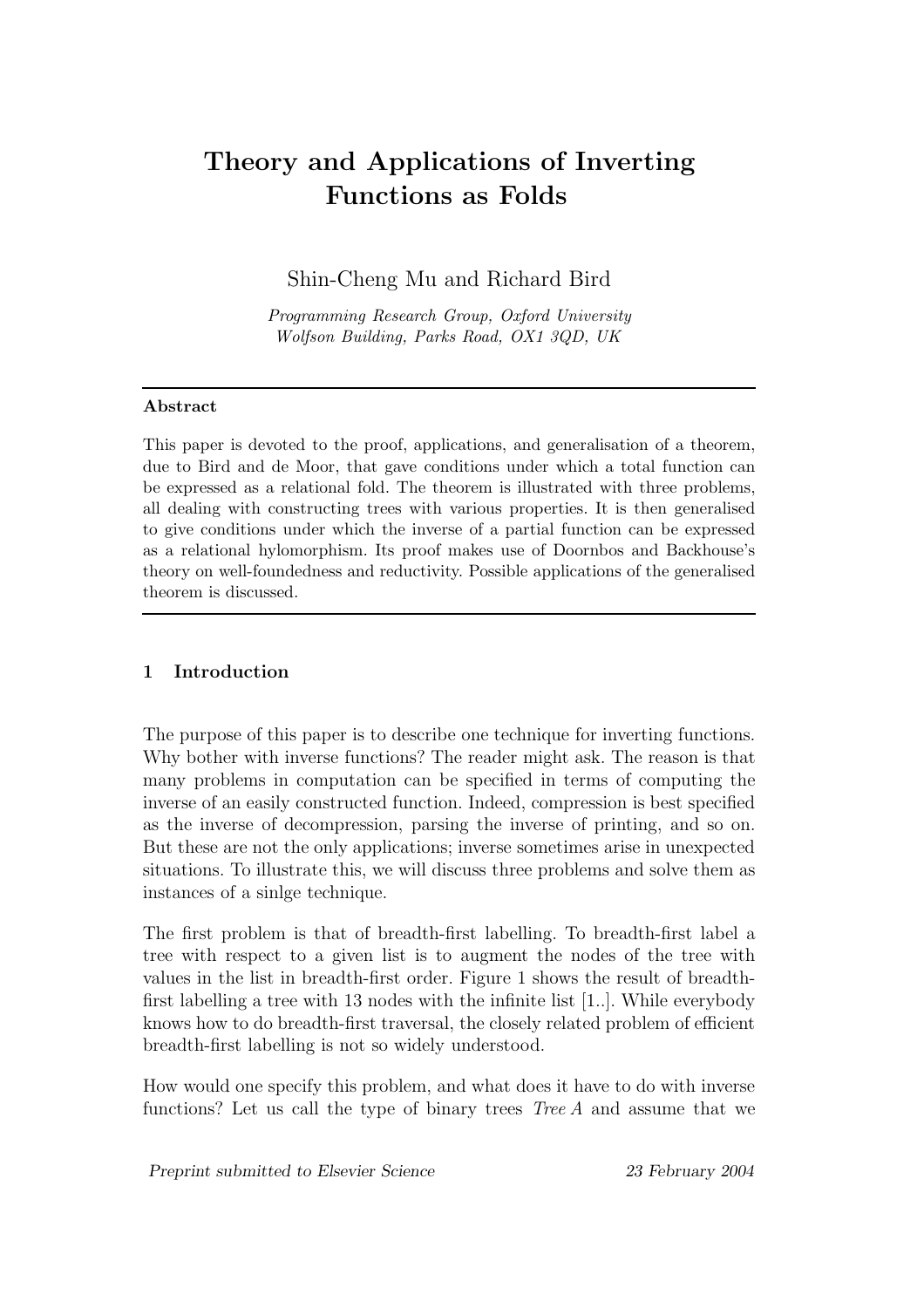

Fig. 1. Breadth-first labelling a tree on the left with [1..].

have at hand the function bft :: Tree  $A \rightarrow List A$ , for breadth-first traversal, and  $zipTree :: Tree A \rightarrow Tree B \rightarrow Tree (A \times B)$ , a partial function zipping together two trees of the same shape. To perform breadth-first labelling given a tree t and a list x, we want to zip t with another tree u. What, then, does this tree  $u$  has to satisfy? Firstly, it must be of the right shape, a condition that can be enforced by zipTree. Secondly, its breadth-first traversal must be a prefix of the given list  $x$ . We thus come up with the following specification:

$$
bft \; x = zip \, Tree \; t \; u
$$
\nwhere  $bft \; u = y$ 

\n
$$
y + z = x
$$

Now look at the flow of information in the above specification. The functions  $bf$  and  $+$  appear on the left-hand side, meaning that we wish the data to go backwards through them. Let us denote the inverse of a function  $f$  by  $f^{\circ}$ , pronounced "the converse of  $f$ " or more briefly "f wok". The formal definition of  $f^{\circ}$  will be delayed to Section 2.1. For now, let us say that  $f^{\circ} y$  nondeterministically yields some x such that  $f(x) = y$ . We rewrite the specification as a pipeline from the right to the left, resulting in the following equivalent point-free specification:

$$
bf \ t = zip \ Tree \ t \cdot bft^{\circ} \cdot fst \cdot cat^{\circ}
$$

where  $cat = uncurry$  (+). Here  $cat^{\circ}$  non-deterministically splits the input list in two, therefore  $fst \cdot cat^\circ$  takes an arbitrary prefix of the input list. The inverse of bft gives us a tree whose breadth-first traversal matches the prefix. The tree is then zipped with the input  $t$ .

This is an example where inverses arise unexpectedly in specification. Concise as it is, how does one derive an algorithm from it? The answer, among two other examples, is to be presented in this paper.

In the second problem, we are given a list of trees. The task is to combine them into a single tree, retaining the left-to-right order of the subtrees. How can we do this to make the height of the resulting tree as small as possible? Figure 2 illustrates one such tree, of height 11, for given subtrees of heights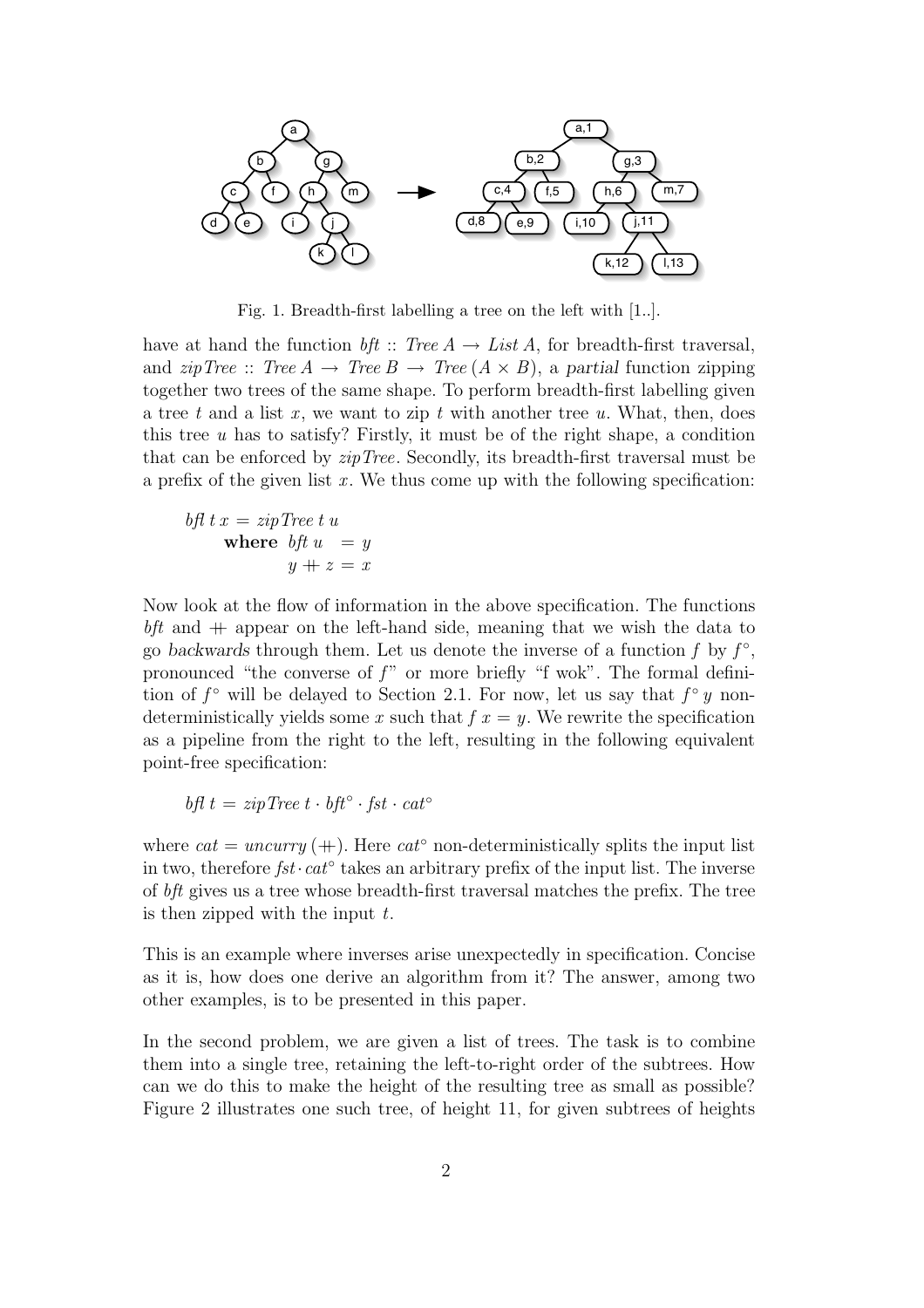

Fig. 2. A tree with height 11 built from trees with heights [2, 9, 8, 3, 6, 9]

 $[2, 9, 8, 3, 6, 9]$ . As the actual content of the subtrees isn't important, we can think of them simply as numbers representing the heights.

The third problem is a classical one. It is well-known that given the preorder and inorder traversals of an internally labelled binary tree, the tree can be reconstructed uniquely if it contains no duplicated elements. The challenge is to derive a linear time algorithm to do this.

All three problems involve building (or rebuilding) a tree of some kind, and all can be specified in terms of the converse operation of flattening a tree into a list of its values. Functional programmers are aware that flattening a structure is usually performed by a fold operation. Consequently, building a structure is usually performed by the converse operation, unfold. However, there is no reason why the converse operation should necessarily involve an unfold. The converse-of-a-function theorem, to which this paper is devoted, gives us conditions under which the inverse of a function can be written as a fold.

In the following sections we will show how this theorem can be applied to derive solutions to the above problems. Functional programmers make use of a handful of laws and theorems to transform specifications to optimising code. The converse-of-a-function theorem is another useful tool worth adding to the functional programmer's arsenal. Its joint use with the fold fusion theorem turns out to be a recurring pattern in program derivation. Finally, we will present and prove a generalised theorem allowing one to write the inverse of a partial function as a hylomorphism.

# 2 Theory

The converse of a function is a relation, so our framework is of necessity a calculus of relational programs [4,6]. In this section we will present enough notation to describe the main ideas. Further concepts are introduced in Section 7.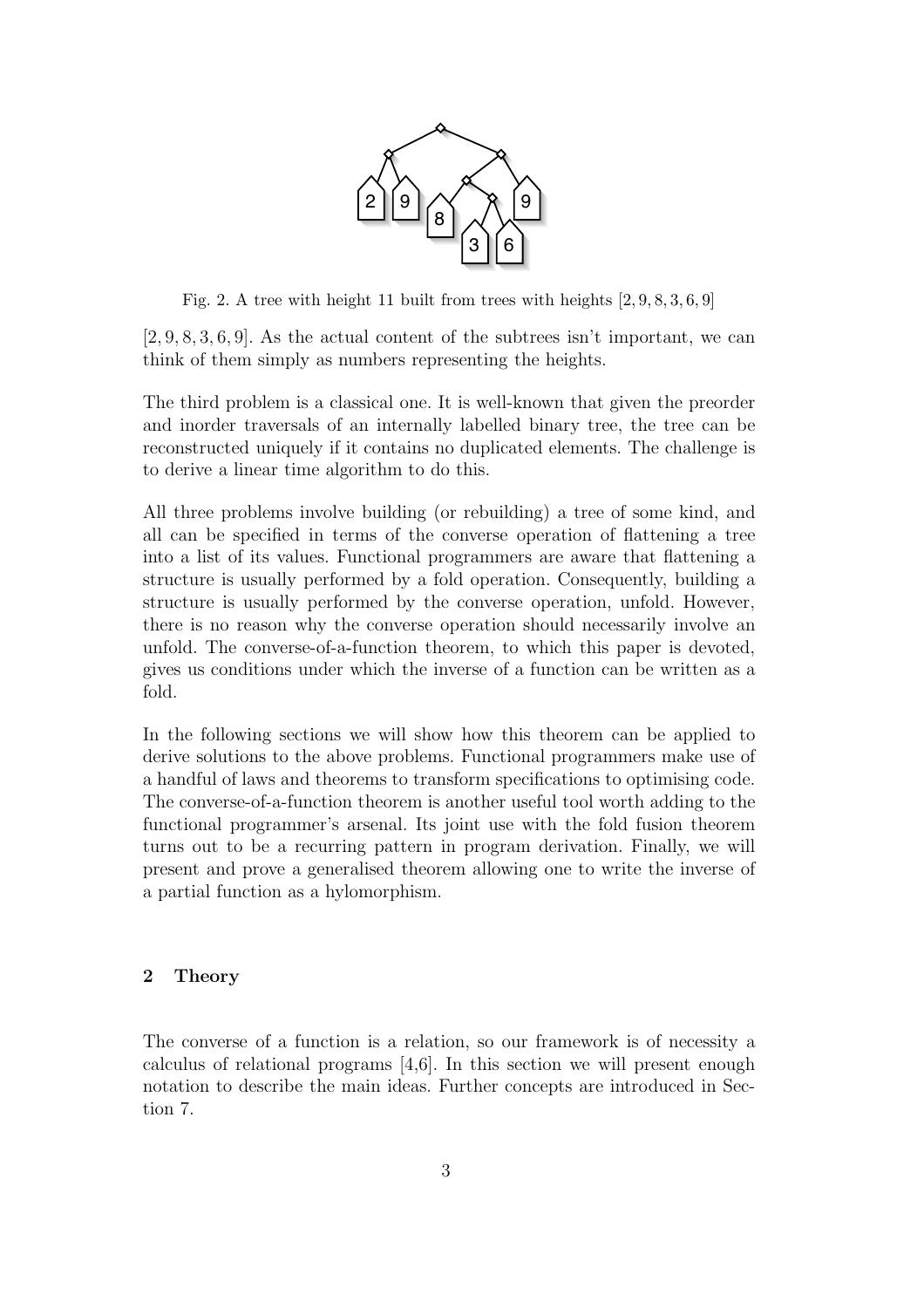Set-theoretically speaking, a relation  $R :: A \rightarrow B$  is a set of pairs  $(a, b)$  where a has type A and b type B. The converse of a relation is defined by flipping the pairs, that is,

$$
(b, a) \in R^{\circ} \equiv (a, b) \in R
$$

For  $R : B \rightarrow A$  and  $S : C \rightarrow B$ , the composition  $R \cdot S : C \rightarrow A$  is defined by

$$
(c, a) \in R \cdot S \equiv (\exists b : b \in B : (c, b) \in S \land (b, a) \in R)
$$

Converse is contravariant with respect to composition, so  $(R \cdot S)^{\circ} = S^{\circ} \cdot R^{\circ}$ .

For each type A, a relation  $id_A$  is defined by  $id_A = \{(a, a) | a \in A\}$ . We will omit the subscript when it is clear from the context. A relation  $R: A \rightarrow B$  is called simple if  $R \cdot R^{\circ} \subseteq id$ . That is, every value in A is mapped to at most one value in  $B$ . In other words,  $R$  is a partial function. A relation  $R$  is called entire if  $id \subseteq R^{\circ} \cdot R$ , that is, every value in A is mapped to at least one value in B. A relation is a (total) function if it is both simple and entire.

In this paper we write the type of a function as  $A \rightarrow B$ , that of a partial function as  $A \rightarrow B$ , and that of a relation as  $A \rightsquigarrow B$ .

A relation is called a coreflexive if it is a subset of id. We use coreflexives to model predicates. The ? operator converts a boolean-valued function to a coreflexive:

$$
(a, a) \in p? \equiv p \, a
$$

For convenience, we let  $(a, a) \notin p$ ? both when p a yields False and when a is not in the domain of  $p$ . If we perform two consecutive tests, one of them being stronger than the other, the stronger one can absorb the weaker one:

$$
(p \ a \Rightarrow q \ a) \Rightarrow p? \cdot q? = p?
$$
 (1)

Given a relation  $R :: A \rightarrow B$ , the coreflexive dom  $R :: A \rightarrow A$  determines the domain of  $R$  and is defined by

$$
(a, a) \in dom R \equiv (\exists b : b \in B : (a, b) \in R)
$$

Alternatively,  $dom R = R^{\circ} \cdot R \cap id$ , where  $\cap$  denotes set intersection. It follows that

$$
dom R \subseteq R^\circ \cdot R \tag{2}
$$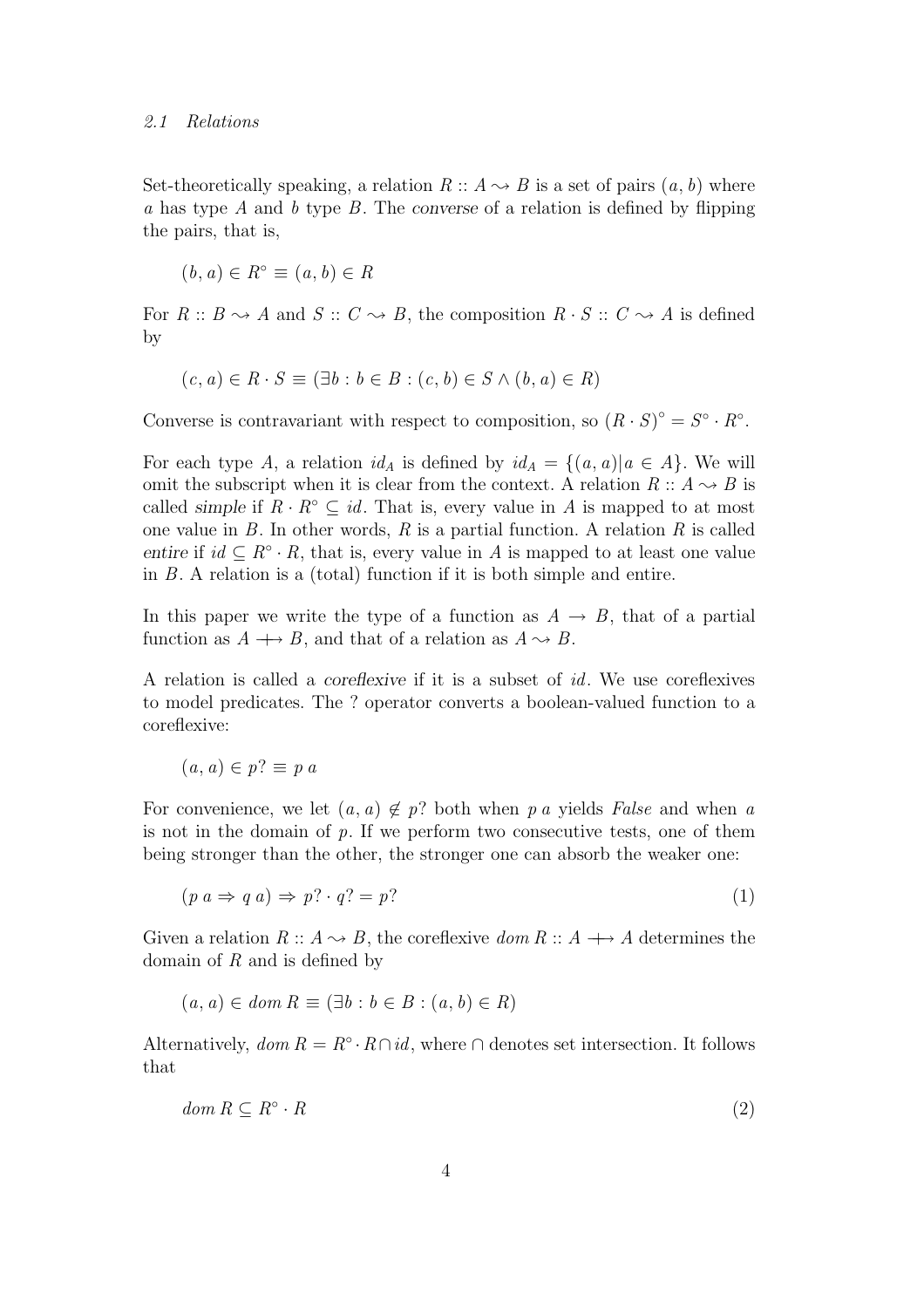The coreflexive ran R determines the range of a relation and is defined by  $ran R = dom R<sup>°</sup>.$ 

When writing in a pointwise style, relations can be introduced by the choice operator  $\Box$ . The expression  $x \Box y$  non-deterministically yields either x or y. For example, the following relation *prefix* maps a list to one of its prefixes:

```
prefix :: List A \rightarrow List A
prefix = foldr\,step[]
      where step :: A \rightarrow List A \rightsquigarrow List Astep a x = (a : x) \square
```
In each step of the fold we can choose either to cons the current item to some prefix of the sublist, or just return the empty sequence [ ], which is a prefix of every list. For a more rigorous semantics of  $\Box$ , the reader is referred to [12].

# 2.2 Folds

Datatypes come with fold functions. For lists, the Haskell Prelude function foldr ::  $(A \rightarrow B \rightarrow B) \rightarrow B \rightarrow List A \rightarrow B$  is well known. A slight variation for non-empty lists can be defined by

foldrn ::  $(A \to B \to B) \to (A \to B) \to List^+ A \to B$ foldrn f g  $[a]$  = g a foldrn f  $q(a : x) = f(a)$  (foldrn f q x)

Here  $List^+ A$  denotes the type of non-empty lists.

Define tip-valued binary tree by the following datatype:

data Tree  $A = Tip A | Bin (Tree A) (Tree A)$ 

Its fold function can be defined as:

$$
foldTree :: (B \to B \to B) \to (A \to B) \to Tree A \to B
$$
  

$$
foldTree f g (Tip a) = g a
$$
  

$$
foldTree f g (Bin x y) = f (foldTree f g x) (foldTree f g y)
$$

All of these folds are instances of a more general definition. A regular datatype T can be defined as the fixed-point of a base functor F. That is to say, there is an isomorphism

 $\alpha$ <sub>F</sub> :: FT  $\rightarrow$  T

Datatypes are often parameterised. In that case  $\alpha_F$  has type  $F_A(TA) \to TA$ . For example, cons-lists over an arbitrary is the fixed-point of  $\mathsf{F}_A X = 1 + (A \times$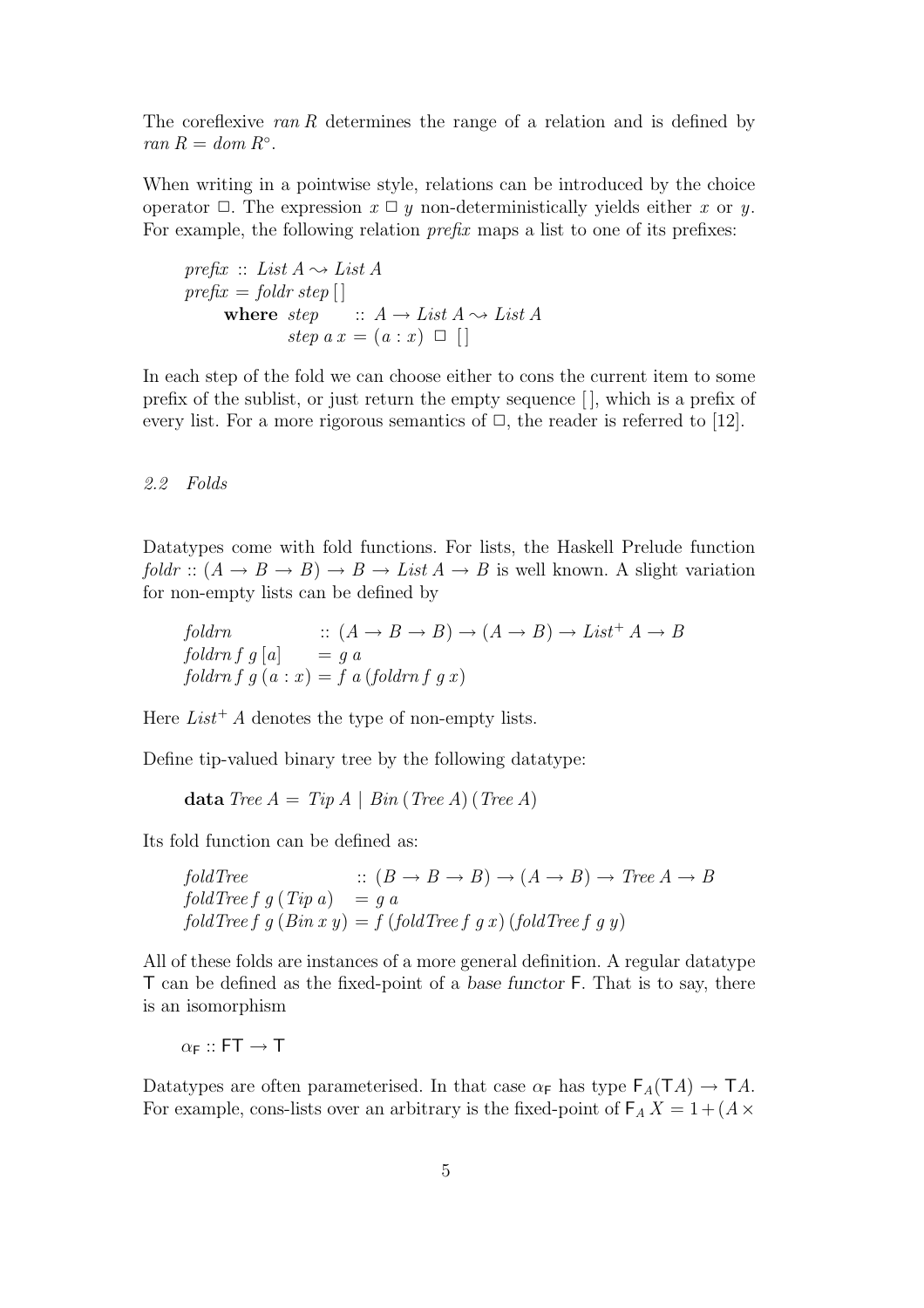X). When denoting types, we will write  $F(A, X)$  instead of  $F_A X$ , thinking of F as a bifunctor. For more example, the base functor for non-empty lists is  $F(A, X) = A + (A \times X)$ , and that for *Tree* is  $F(A, X) = A + (X \times X)$ .

Given a base functor F for a datatype TA and a function f of type  $F(A, B) \rightarrow$ B for some B, the catamorphism  $[f]_F$ :  $TA \rightarrow B$  is the unique function satisfying

 $(f)_{\mathsf{F}} \cdot \alpha_{\mathsf{F}} = f \cdot \mathsf{F}(f)_{\mathsf{F}}$ 

The different folds are special cases of  $(f)$ <sub>F</sub> instantiated to different base functors, except that in Haskell, we usually divide f into several functions or constants, each of which corresponds to the operation on a particular operand of the coproduct in the base functor.

A functor on relations that takes functions to functions and is monotonic under relational inclusion is called a relator. By switching from functors to relators, the above theory extends to relations as well. A catamorphism  $(R)_{\mathsf{F}}$ , where R is a relation of type  $F(A, B) \rightsquigarrow B$ , now has type  $TA \rightsquigarrow B$ . For a fuller account of relator theory and relational catamorphisms, the reader is referred to [3,4].

#### 3 The Converse-of-a-Function Theorem

The converse-of-a-function theorem, introduced in [6,12], tells us how we can write the inverse of a function as a fold. It reads:

**Theorem 1 (Converse of a function)** Let  $f :: B \rightarrow \mathsf{T}A$  be a function and F the base functor for T. If  $R :: F(A, B) \rightarrow B$  is surjective and  $f \cdot R \subseteq \alpha_F \cdot Ff$ , then  $f^{\circ} = ([R])_{\mathsf{F}}$ .

The specialisation of this theorem to functions over lists reads as follows: let  $f :: B \rightarrow List A$  be given. If base :: B and step ::  $A \rightarrow B \rightsquigarrow B$  are jointly surjective (meaning that  $\{(base, base)\} \cup ((\bigcup_{a \in A} ran(step a)) = id_B)$ and satisfy

$$
\begin{array}{rcl} f \ base & = [] \\ f(\ step \ a \ x) & = a : f \ x \end{array}
$$

then  $f^{\circ} = foldr$  step base.

Similarly, to invert a total function  $f$  on non-empty lists, Theorem 1 states that if base ::  $A \rightarrow B$  and step ::  $A \rightarrow B \rightarrow B$  are jointly surjective (that is,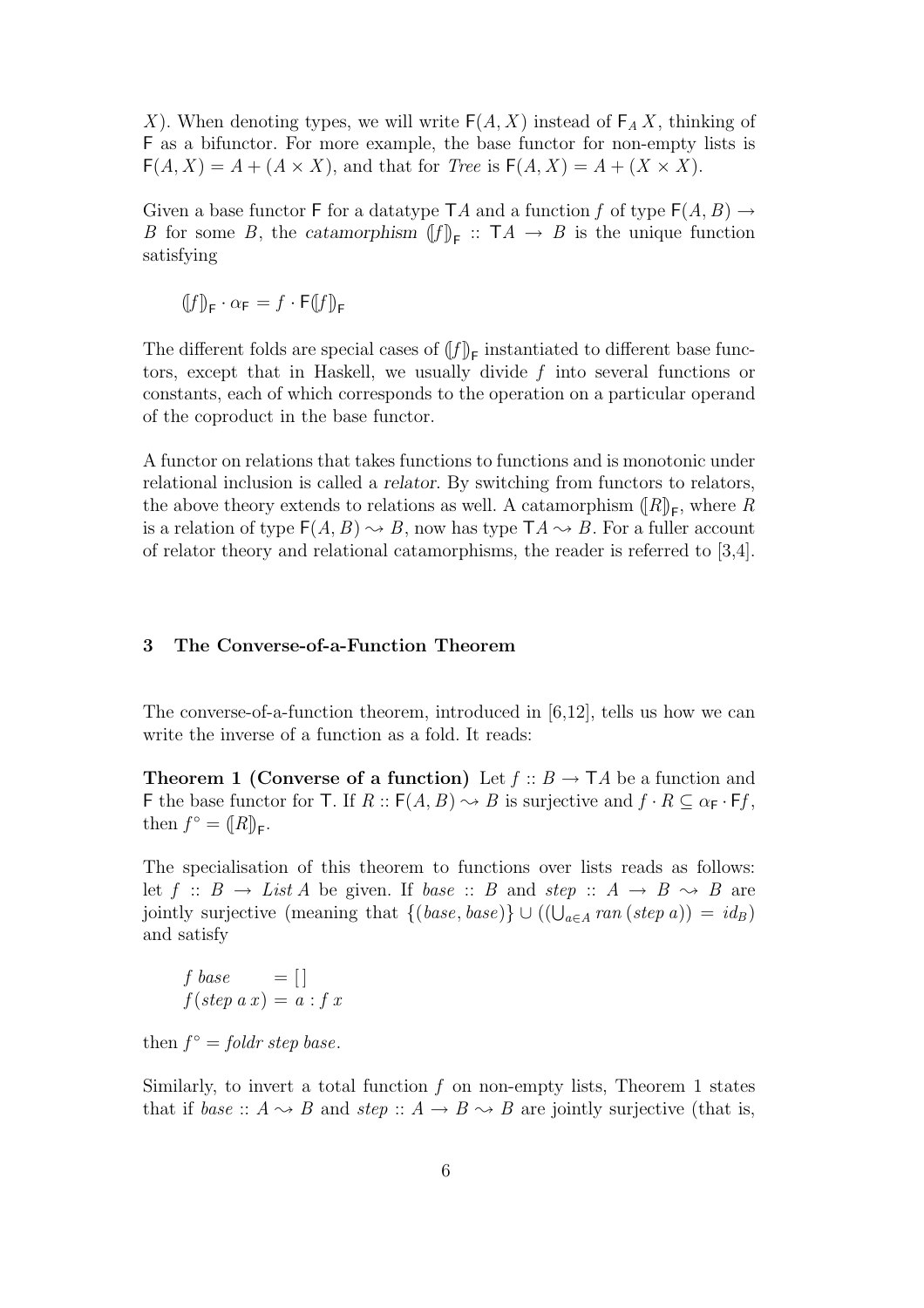ran base  $\cup$  ( $\bigcup_{a \in A}$  ran (step a)) = id<sub>B</sub>) and satisfy

$$
f (base a) = [a]
$$
  

$$
f (step a x) = a : f x
$$

then  $f^{\circ} = \text{foldrn step base}.$ 

We will postpone the proof of Theorem 1 to Section 7, where in fact a more general result is proved. For now, let us see some of its applications.

# 4 Rebuilding a Tree from its Traversals

It is well known that, given the inorder and preorder traversal of a binary tree whose labels are all distinct, one can reconstruct the tree uniquely. The problem has been recorded in [28, Section 2.3.1, Exercise 7] as an exercise, where Knuth briefly described why it can be done and commented that it "would be an interesting exercise" to write a program for the task. Indeed, it has become a classical problem to tackle for those who study program inversion to derive a linear time algorithm, such as in [8,36]. As van de Snepscheut noted in [36], one class of solution attempts to invert an iterative algorithm while the other class delivers a recursive algorithm. In this section we will see how our theorem helps to derive a functional program to solve the problem. Interestingly, although we start with a recursive specification, Theorem 1 delivers an algorithm falling into the first category.

We define the following datatype for internally labelled binary trees and its fold function foldTree:

data Tree  $A = Null | Node A (Tree A) (Tree A)$  $foldTree f e Null = e$ foldTree f e (Node a t u) = f a (foldTree f e t) (foldTree f e u)

Inorder and preorder traversal on the trees can then be defined in terms of foldTree:

$$
inorder = foldTree inf []
$$
  
where  $inf a x y = x + [a] + y$   
preorder = foldTree pre []  
where pre a x y = [a] + x + y

Assume a predicate distinct yielding true for a tree whose values in the nodes are all distinct. The aim is to construct  $distinct? \cdot (fork (preorder, inorder))^\circ$ , where fork  $(f, g) x = (f x, g x)$ .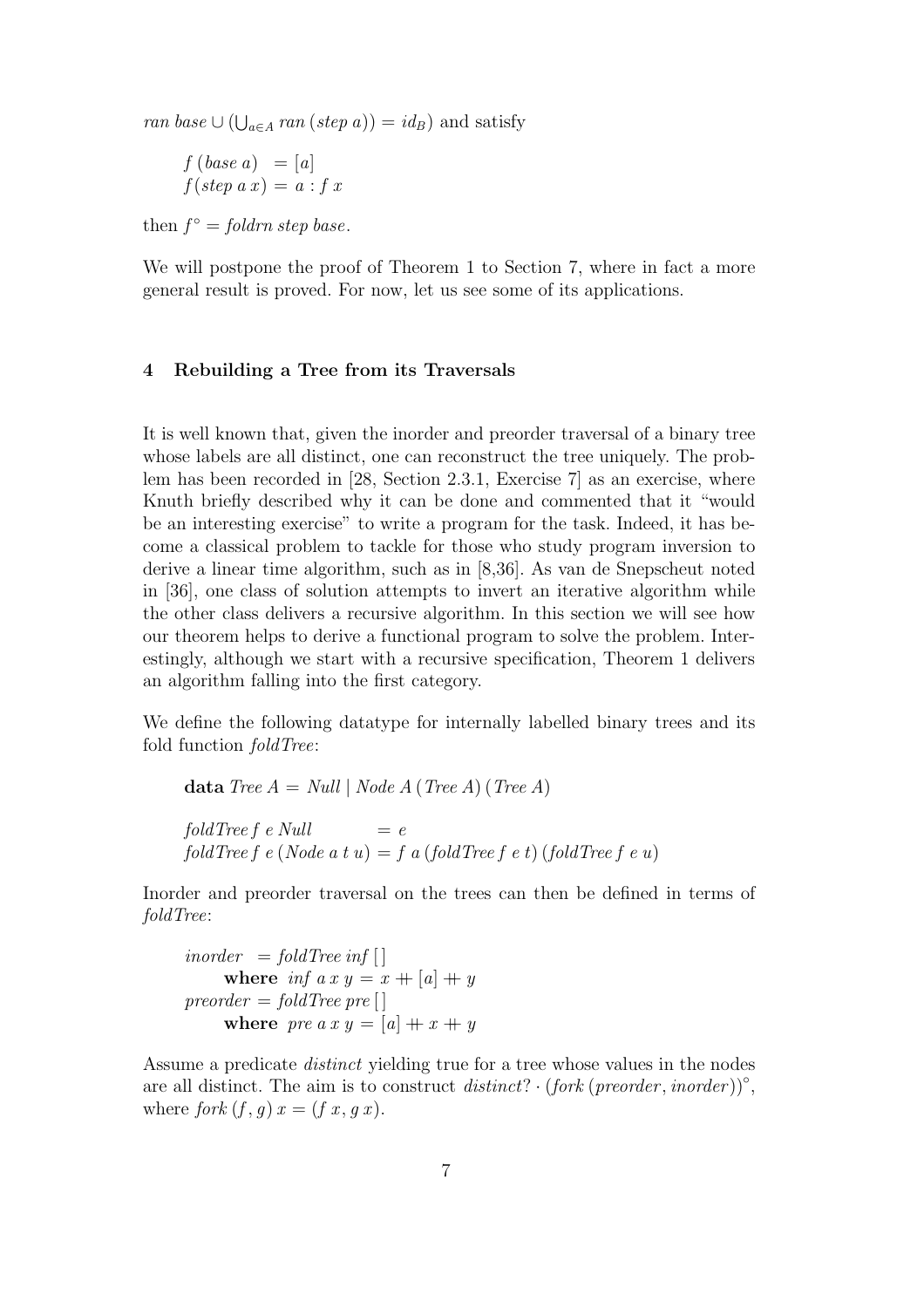

Fig. 3. Adding a new node to a tree

We will try to apply Theorem 1 to construct the converse of a function as a relational fold. However, due to its type,  $(fork (preorder, inorder))^\circ$  apparently cannot be a fold on a recursive datatype. Instead, we define rebuild to be

rebuild  $x = ((x ==) \cdot preorder)? \cdot inorder^{\circ}$ 

The relation  $inorder^{\circ}$  constructs all trees whose inorder traversals meet a given list. The coreflexive  $((x =) \cdot preorder)?$  then picks the one whose preorder traversal is x. Apparently,  $(fork (preorder, inorder))^{\circ} = uncurry$  rebuild. Furthermore, the predicate *distinct* can be enforced by the constrain that  $x$ must not contain duplicated elements. The aim now is thus to derive rebuild  $x$ .

The derivation proceeds in two parts: to invert inorder as a fold on lists, and to fuse  $((x ==) \cdot preorder)$ ? into the resulting fold.

#### 4.1 Building a Tree by a Fold

According to Theorem 1, in order to invert inorder , we need a tree zero and a relation  $add :: A \rightarrow Tree A \rightsquigarrow Tree A$  that are jointly surjective and satisfy

inorder zero  $=$  [] inorder (add  $a x$ ) =  $a : inorder x$ 

Look at the second equation. It says that if we have a tree  $x$  whose inorder traversal is as, the relation add must be able to create a new tree y out of a and x such that the order traversal of y is  $a : as.$  One way to do that is illustrated in Figure 3. We divide the left spine of  $x$  in two parts, move down the lower part for one level, and attach a to the end.

To facilitate this operation, we introduce an alternative spine representation. A tree is represented by the list of values and subtrees along the left spine.

**type** *Spine* 
$$
A = List (A \times Tree A)
$$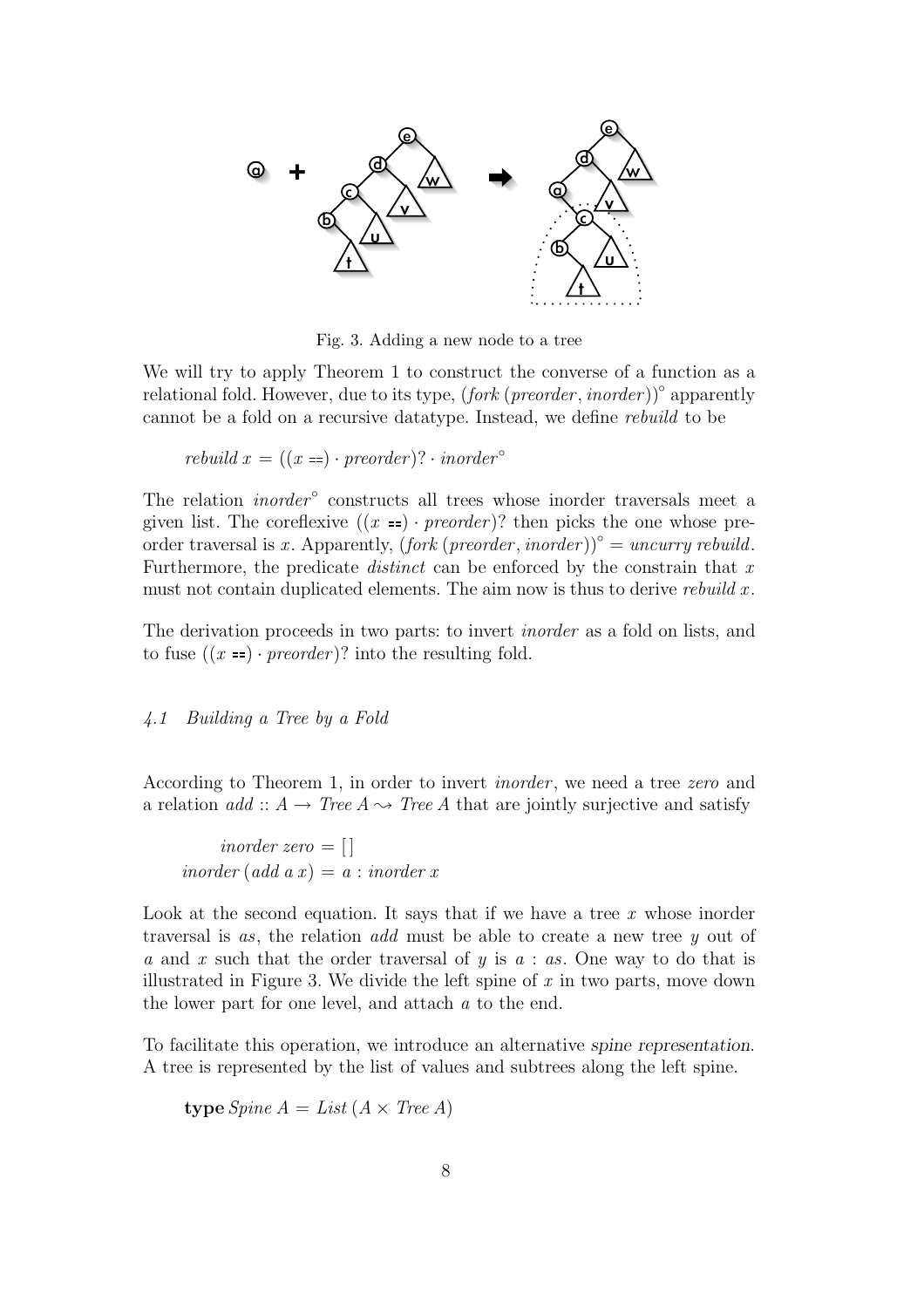For example, The tree to the left in Figure 3 is represented by the list

$$
\left[(b,t),(c,u),(d,v),(e,w)\right]
$$

The function roll converts a spine back into a single tree, and is in fact an isomorphism between Spine A and Tree A.

$$
roll :: Spine A \rightarrow Tree A
$$
  
roll = foldl join Null  
**where** join  $u(a, v) = Node \ a \ u \ v$ 

The advantage of this representation is that we can trace the spine upward from the left-most leaf, rather than downwards from the root. As we will see in the end of the next section, this is necessary for an efficient algorithm.

The function *inorder*  $\cdot$  *roll* flattens a spine tree. Our task now is to invert it as a fold. We need a spine tree zero :: Spine A and a relation add ::  $A \rightarrow$ Spine  $A \rightarrow Spine A$  satisfying

$$
inorder (roll zero) = []
$$
  
inorder (roll (add a us)) = a : inorder (roll us) (3)

An easy choice for *zero* would be  $\Box$ . As for *add*, we claim that the following definition satisfies (3):

add  $:: A \rightarrow Spine A \rightarrow Spine A$ add a us  $= (a, roll vs) : ws$ where  $vs + ws = us$ 

The non-deterministic pattern in the definition of add, dividing the list us into two parts, indicates that  $add\ a$  is a relation. For example, the tree to the right in Figure 3 results from cutting the spine in the middle, yielding  $[(a, roll [(b, t), (c, u)]), (d, v), (e, w)].$ 

To show that add satisfies (3), we will need the following fact, whose proof is left to the diligent reader:

$$
in order \cdot roll = concat \cdot map (cons \cdot (id \times inorder)) \tag{4}
$$

where  $cons = uncurry$  (:). The proof of (3) goes:

$$
a: inorder (roll (vs + ws))
$$
  
= {(4)}  

$$
a: concat (map (cons \cdot (id \times inorder)) (vs + ws))
$$
  
= {since concat and map distributes over +}  

$$
a: concat (map (cons \cdot (id \times inorder)) vs) +concat (map (cons \cdot (id \times inorder)) ws)
$$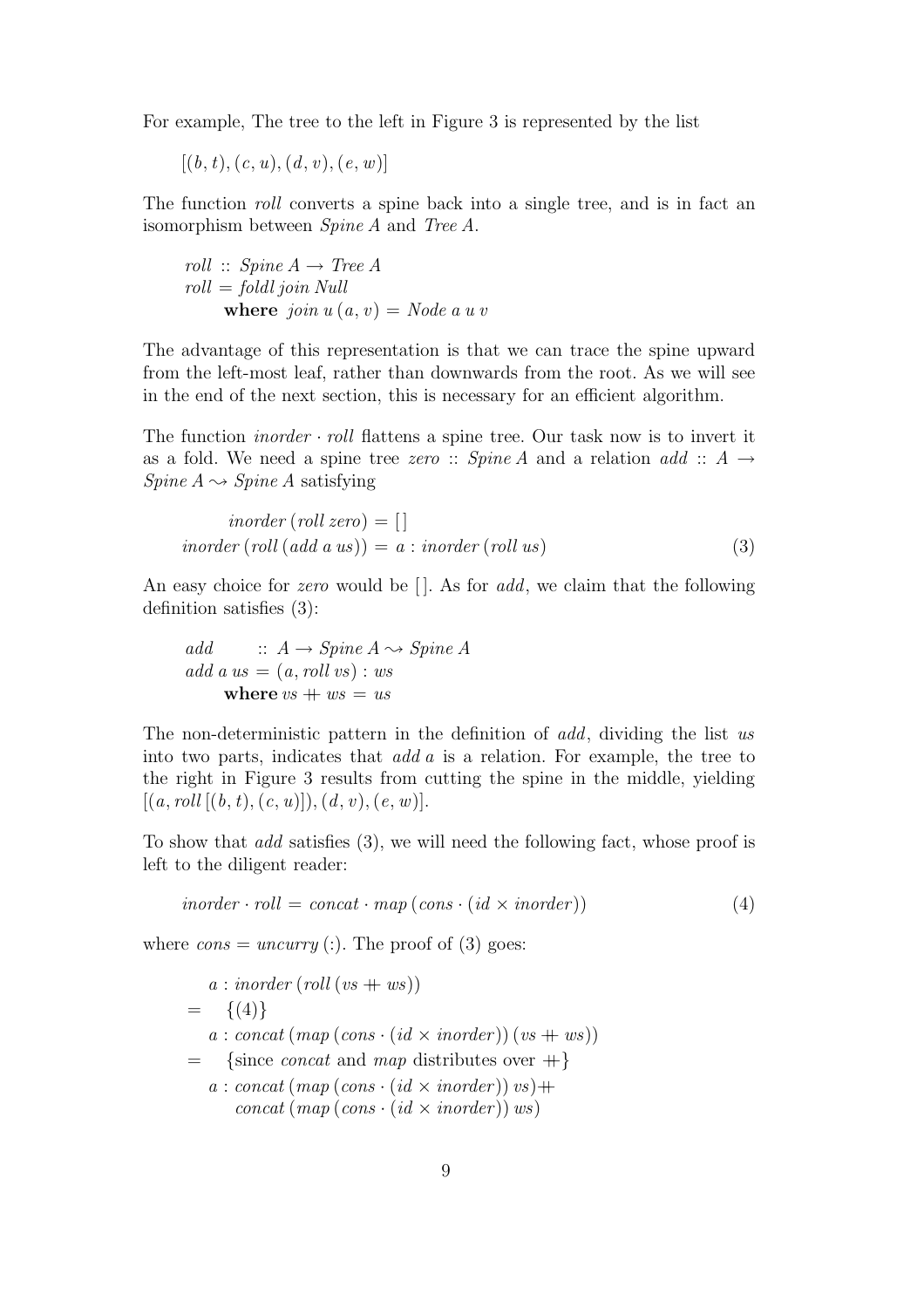$$
= \{(4)\}\
$$
  
\n
$$
a: inorder\ (roll\ vs) + concat\ (map\ (cons \cdot (id \times inorder))\ ws)
$$
  
\n
$$
= \{definition\ of\ concat\ and\ map\}
$$
  
\n
$$
concat\ (map\ (cons \cdot (id \times inorder))\ ((a, roll\ vs) : ws))
$$
  
\n
$$
= \{(4)\}\
$$
  
\n
$$
inorder\ (roll\ ((a, roll\ vs) : ws))
$$

It is also not difficult to see that  $\lfloor \cdot \rfloor$  and add are jointly surjective: any nonnull tree can be a result of *add*. We therefore conclude that  $(inorder \cdot roll)^{\circ} =$  $foldr$  add  $[$ ].

# 4.2 Enforcing a Preorder

Having inverted *inorder*  $\cdot$  *roll*, we can start the derivation:

rebuild x = {definition}  $((x ==) \cdot preorder)? \cdot inorder^{\circ}$  $=$  {roll is an isomorphism}  $((x ==) \cdot preorder)? \cdot (inorder \cdot roll \cdot roll^{\circ})^{\circ}$ = {converse is contravariant}  $((x == · preorder)$ ? · roll ·  $(inorder · roll)$ °  $=$  {inverting *inorder · roll* as in the last section}  $((x ==) \cdot preorder)? \cdot roll \cdot foldr \ add \ [$ {since  $p? \cdot f = f \cdot (p \cdot f)$ ?, let hasPreorder  $x = (x ==) \cdot preorder \cdot roll$  $roll \cdot (hasPreorder x)? \cdot fold r \ add \lceil$ 

Except for the introduction of roll, the derivation so far is mostly mechanical. As roll  $\cdot$  (has Preorder x)? is a partial function, it can be easily implemented in Haskell. However, add is still a relation. If we can fuse  $(hasPreorder x)$ ? into the fold and thereby refine add to a partial function, the whole expression will be implementable. Unfortunately,  $(hasPreorder x)$ ? is a rather strong condition to enforce. It is not possible to maintain this invariant within the fold before and after each application of  $add -$  obviously, after adding a new element to a tree, the new tree will certainly have a different preorder traversal. Can we invent something weaker that can be fused into the fold?

Define  $preorder F$  to be the preorder traversal of forests:

 $preorderF = concat \cdot map$  preorder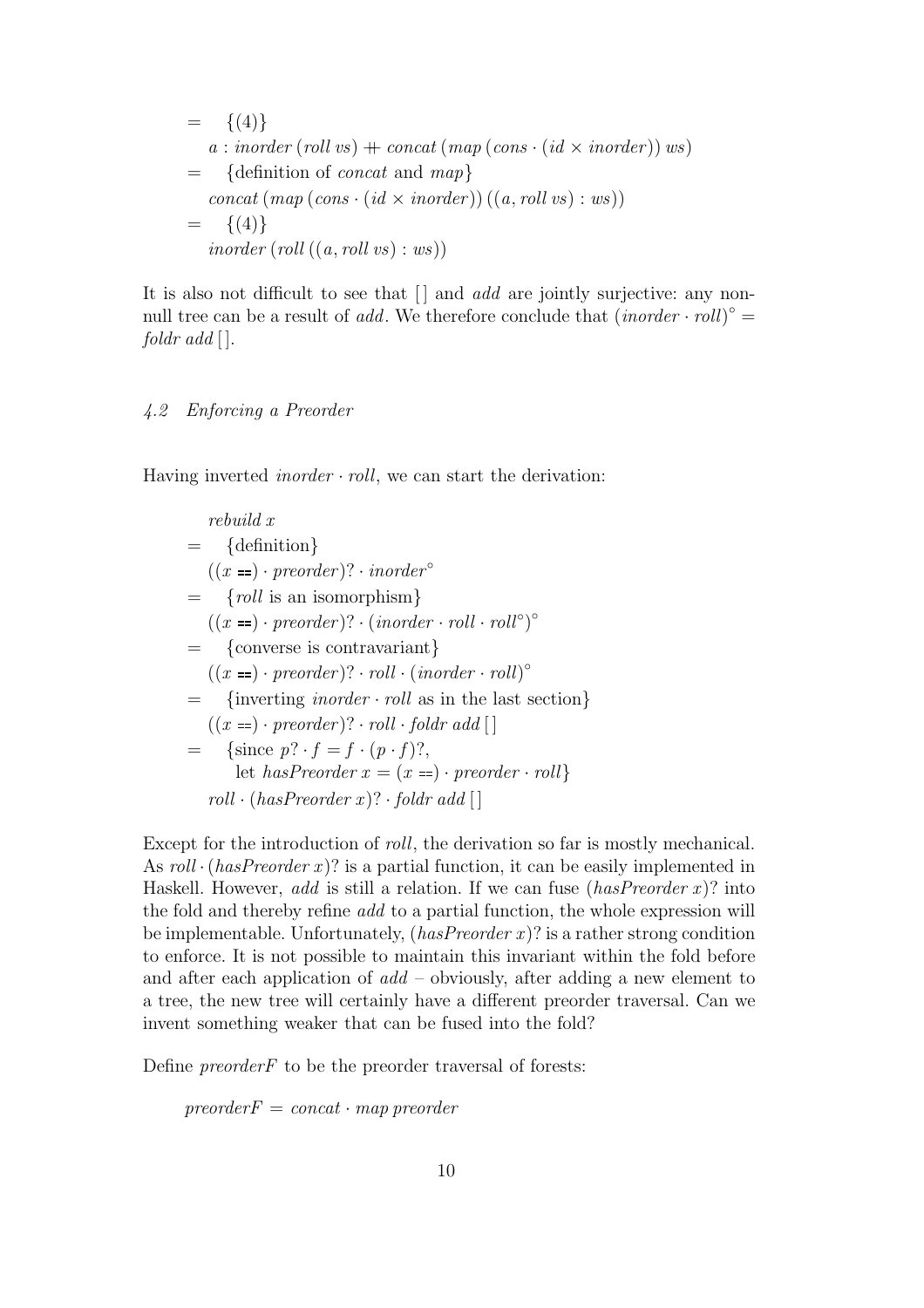Look at Figure 3 again. The preorder traversal of the tree on the left-hand side is  $[e, d, c, b]$  + preorder  $F[t, u, v, w]$  – that is, to go down along the left spine, then traverse through the subtrees upwards. In general, given a spine tree us, its preorder traversal is reverse  $(map ft us) + preorder F (map sn d us)$ . We will call the part before  $+$  the prefix and that after  $+$  the suffix of the traversal. Now look at the tree on the right-hand side. Its preorder traversal is [e, d, a, c, b] + preorder  $F[t, u, v, w]$ . It is not difficult to see that when we add a node a to a spine tree us, the suffix of its preorder traversal does not change. The new node a is always inserted to the prefix.

With this insight, we split  $hasPreorder$  into two parts:

| has Preorder             | $\therefore$ List $A \rightarrow Spine A \rightarrow Bool$                                                                        |
|--------------------------|-----------------------------------------------------------------------------------------------------------------------------------|
|                          | hasPreorder x us = prefixOk x us $\wedge$ suffixOk x us                                                                           |
| $\textit{suffixOk x us}$ | $=$ preorder F (map snd us) is Suffix Of x                                                                                        |
| prefixOk x us            | $= \text{reverse} (\text{map } \text{fst } \text{us}) = (x \ominus \text{preorder} \text{F} (\text{map } \text{snd } \text{us}))$ |

where  $x \ominus y$  removes y from the tail of x and is defined by:

 $x \ominus y = z$  where  $z + y = x$ 

The expression x is Suffix Of y yields true if x is a suffix of y. The use of boldface font here indicates that it is an infix operator (and binds looser than function application). The plan is to fuse only  $\textit{suffixOk } x$  into the fold while leaving prefixOk x outside.

There is a slight problem, however. The invariant  $\textit{suffixOk } x$  does not prevent the fold from generating, say, a leftist tree with all Null along the spine, since the empty list is indeed a suffix of any list. Such a tree may be bound to be rejected later. Look again at the right-hand side of Figure 3. Assume we know that the preorder traversal of the tree we want is  $x = [d, d, c, b]$  + preorder  $F[t, u, v, w]$ . The tree in Figure 3, although satisfying suffix Ok x, is bound to be wrong because  $d$  is the next immediate symbol but  $a$  now stands in the way between d and c, and there is no way to change the order afterwards. Thus when we find a proper location to insert a new node, we shall be more aggressive and consume as much suffix of x as possible. The following predicate lookahead x ensures that in the constructed tree, the next immediate symbol in x will be consumed:

 $look ahead :: List A \rightarrow Spine A \rightarrow Bool$  $look ahead x us = length us \leq 1 \vee (mapfst us)!! 1 \neq last x'$ where  $x' = x \ominus preorderF (map\, end\, us)$ 

Apparently *lookahead* x is compatible with *hasPreorder x*. We will use both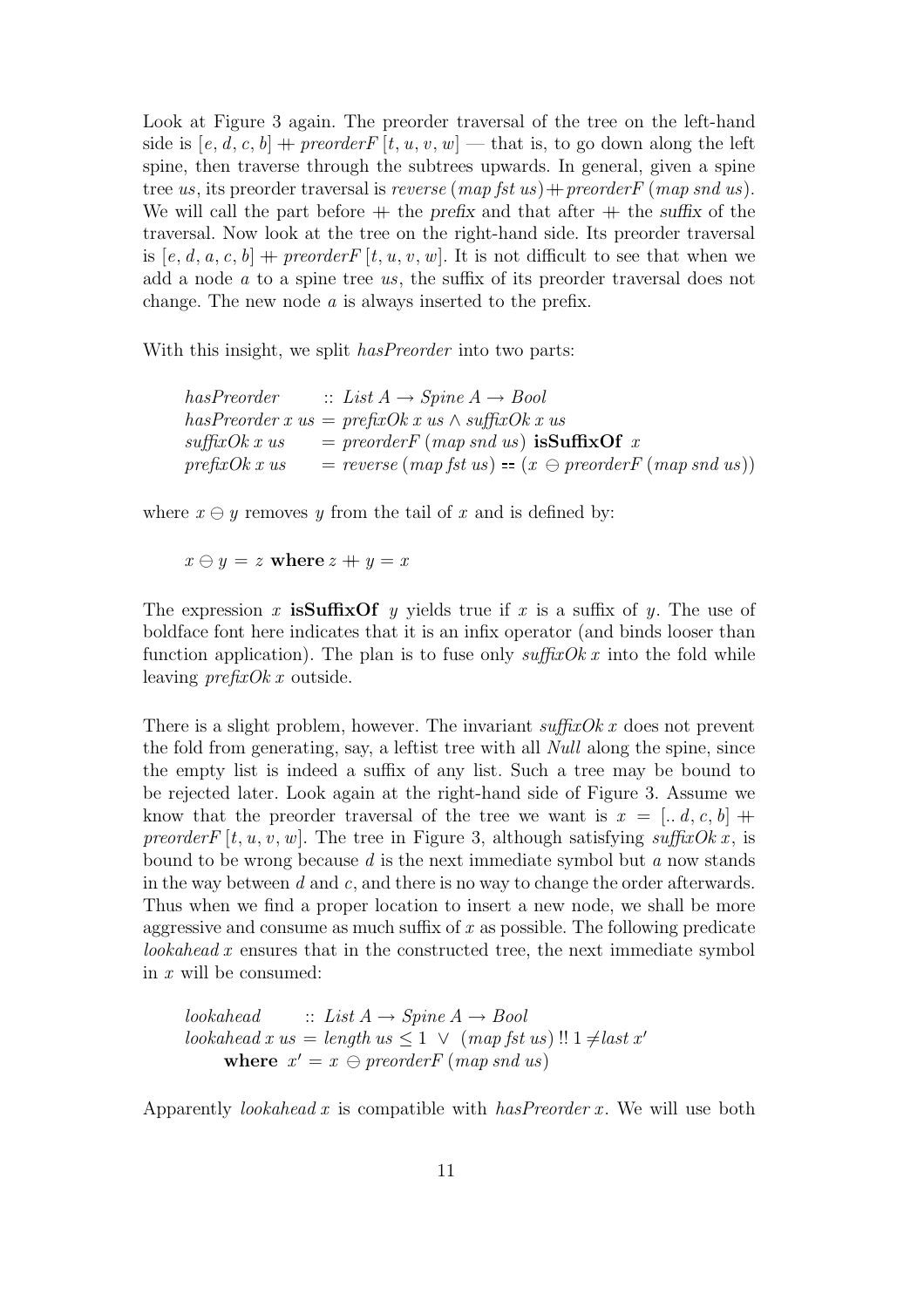$\textit{suffixOk } x$  and *lookahead* x as our invariant. Define

ok x us = suffixOk x us  $\wedge$  lookhead x us

The derivation continues:

rebuild x = {as in the beginning of this section}  $roll \cdot (hasPreorder x)? \cdot fold r add []$  $=$  {since hasPreorder x us = prefixOk x us  $\wedge$  ok x us}  $roll \cdot (prefixOk x)? \cdot (ok x)? \cdot foldr add []$  $=$  {fold fusion, assume *nodup x*}  $roll \cdot (prefixOk x)? \cdot foldr (add' x)$ 

The fold fusion theorem used in the last step is well-known (see, for example,  $[6, Chapter 6]$ :

$$
R \cdot (S)_{\mathsf{F}} = (T)_{\mathsf{F}} \Leftarrow R \cdot S = T \cdot \mathsf{F} R
$$

To justify the fusion step, it can be shown that if  $x$  contains no duplicated elements, the following fusion condition holds:

$$
(ok x)? (add a us) = add' x a ((ok x)? us)
$$

where  $add'$  is defined by:

$$
add' \quad :: List A \rightarrow A \rightarrow Spine A \rightarrow Spine A
$$
  

$$
add' x a us = up a Null (us, x \ominus preorder F (map sn d us))
$$

$$
up :: A \rightarrow Tree A \rightarrow (Spine A \times List A) \rightarrow Spine A
$$
  
\n
$$
up a v ([], x) = [(a, v)]
$$
  
\n
$$
up a v ((b, u) : us, x + [b']) | b == b' = up a (Node b v u) (us, x)
$$
  
\n
$$
| otherwise = (a, v) : (b, u) : us
$$

In words, the function  $up$  traces the left spine upwards and consumes the values on the spine if they match the tail of  $x$ . It tries to roll as much as possible before adding a to the end of the spine.

We are now ready for the final optimisation. To avoid computing  $x \ominus preorder$ (map snd us) from scratch each time, we can apply a tupling transformation (see, for example [23] or [6, Chapter 3]), having the fold returning a pair. The Haskell implementation is shown in Figure 4. The fold in rebuild returns a pair, the first component being a tree and the second component being a list representing  $x \ominus preorderF$  (map snd us). Since the list is consumed from the end, we represent it in reverse. The function *rollpf* implements  $roll \cdot (prefixOk x)$ .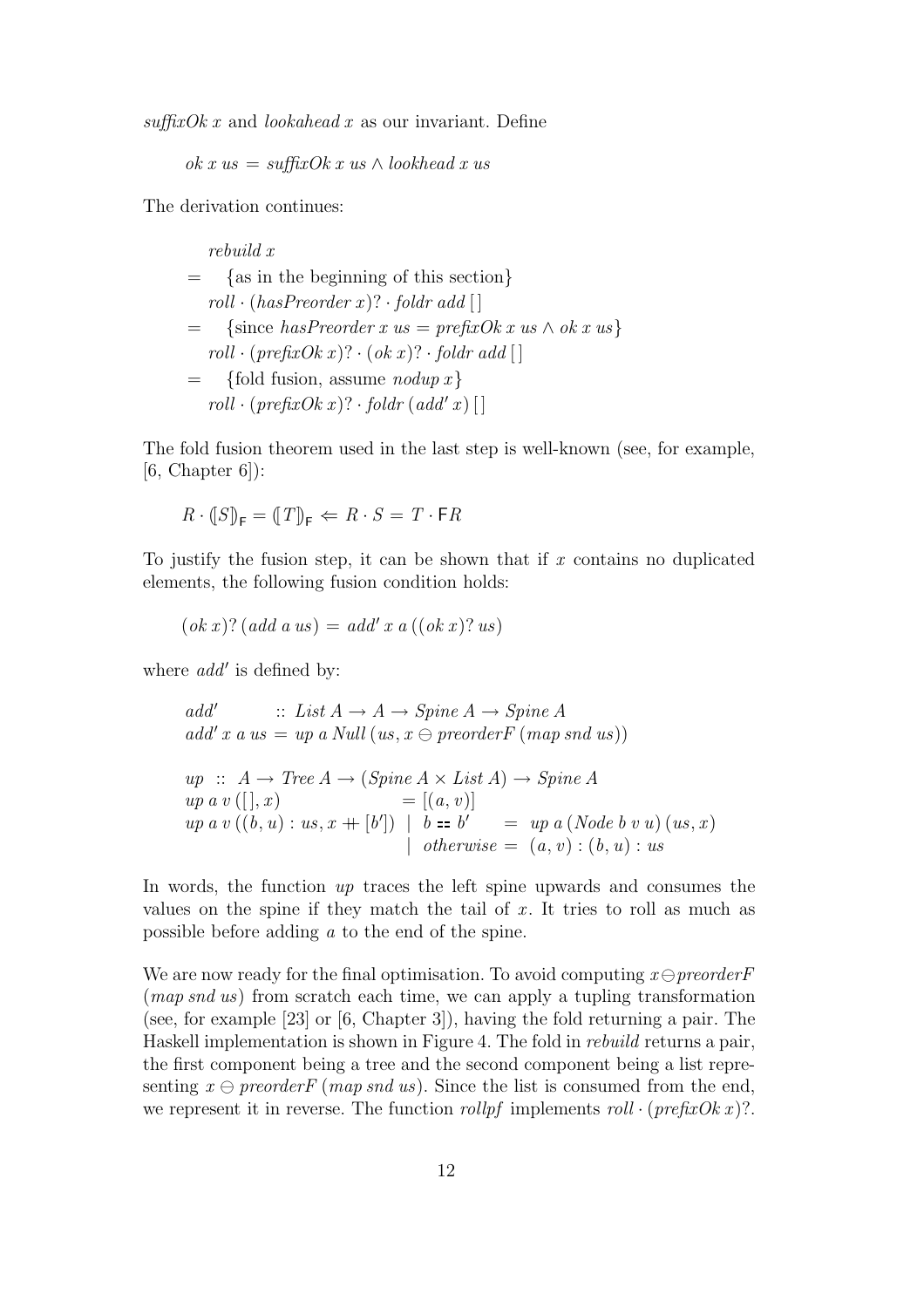```
data Tree a = Null | Node a (Tree a) (Tree a)
   deriving (Show,Eq)
rebuild :: Eq a => [a] -> [a] -> Tree a
rebuild x = rollpf . foldr add' ([], reverse x)
  where add' a (us,x) = up a Null (us,x)up a v ([], x = ([((a, v)], x)
        up a v ((b,u):us, b':x)| b == b' = up a (Node b v u) (us, x)
            | otherwise = ((a,v):(b,u):us, b':x)rollpf :: Eq a => ([a, Tree a)], [a]) \rightarrow Tree arollpf (us,x) = rp Null (us,x)where rp \ v ([], []) = vrp v ((b,u):us, b':x)\vert b \vert = b' = rp (Node b v u) (us, x)
```
Fig. 4. Rebuilding a tree from its traversals via a fold.



Fig. 5. Building a tree from its preorder. The preorder traversals of the trees under the spine is printed in boldface font.

Figure 5 shows an example of this algorithm in action. The part in boldface font indicates *preorderF* (*map snd us*). Notice how the preorder traversals of the trees under the spine always form a suffix of the given list [a, b, c, d, e, f].

We have actually reinvented the algorithm proposed in [8], but in a functional style. The first step in [8] was to transform the recursive definition of fork (preorder, inorder) into an iteration by introducing a stack. The same effect we achieved by introducing the spine representation.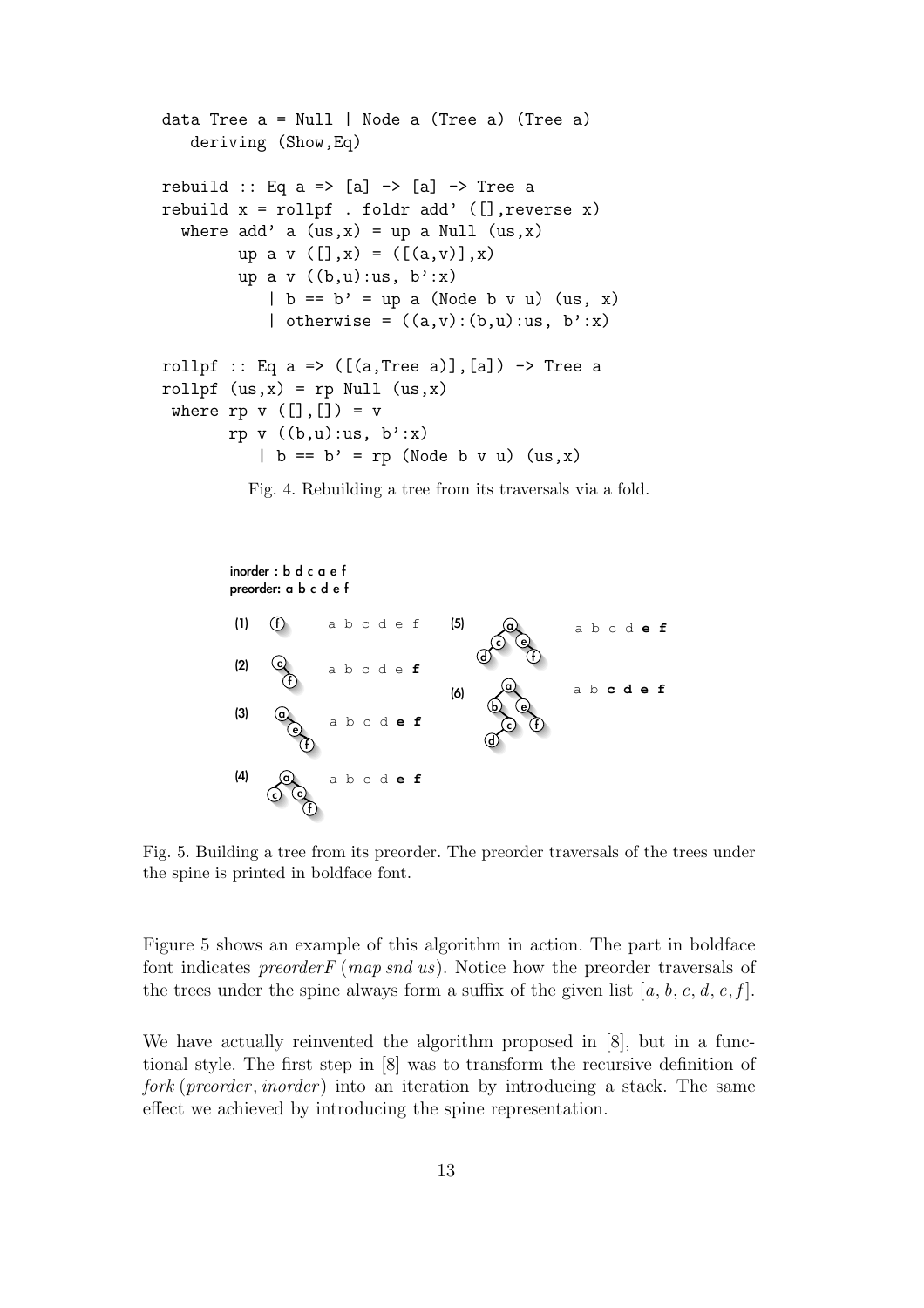Hold on! The reader might complain: the derivation works because, by luck, we choose the correct order. Had we started with:

 $((x == \cdot inorder)? \cdot preorder^{\circ})$ 

Now, we would have to invert *preorder*, and then enforce, on the resulting fold, the constraint that the tree built must have a given inorder traversal. Does it still work? In fact, it does, and the result is a new but complicated algorithm. Therefore, we are only going to sketch an outline of its development.

We first seek to invert *preorder*. For this problem it turns out that it makes more sense to work on forests rather than trees. Abbreviate List (Tree A) to Forest A. Recall preorder  $F$ : Forest  $A \rightarrow List \, A$  defined by preorder  $F =$  $concat \cdot map preorder$ . The reader can easily verify that preorder F can be inverted as below:

preorder 
$$
F^{\circ}
$$
 = fold  $r$  step  $\left[ \right]$ 

\nwhere  $step(a, us) = tip a : us$ 

\n $\Box$   $lbr(a, head us) : tail us$ 

\n $\Box$   $rbr(a, head us) : tail us$ 

\n $\Box$   $Node a (us!!0) (us!!1) : tail (tail us)$ 

where the helper functions *tip*, *lbr* and *rbr* respectively creates a tip tree, a tree with only the left branch, and a tree with only the right branch. They are defined by:

 $tip \ a \qquad = Node \ a \ Null \ Null$  $lbr (a, t) = Node a t Null$  $rbr(a, t) = Node a Null t$ 

In words, step extends a forest in one of the four possible ways, when applicable: adding a new tip tree, extending the left-most tree in the forest by making it a left-subtree or a right-subtree, or combining the two left-most trees.

The next step is to find out a rule deciding which of the four operations to perform when adding a new value to a forest. We need to invent an invariant to enforce in the body of the fold. To begin with, we reason:

$$
((x ==) \cdot inorder)? \cdot preorder^{\circ}
$$
\n
$$
= {since preorder = preorderF \cdot wrap \text{ where } wrap a = [a]}
$$
\n
$$
((x ==) \cdot inorder)? \cdot wrap^{\circ} \cdot preorderF^{\circ}
$$
\n
$$
= {some trivial manipulation}
$$
\n
$$
wrap^{\circ} \cdot ((x ==) \cdot concat \cdot map inorder)? \cdot preorderF^{\circ}
$$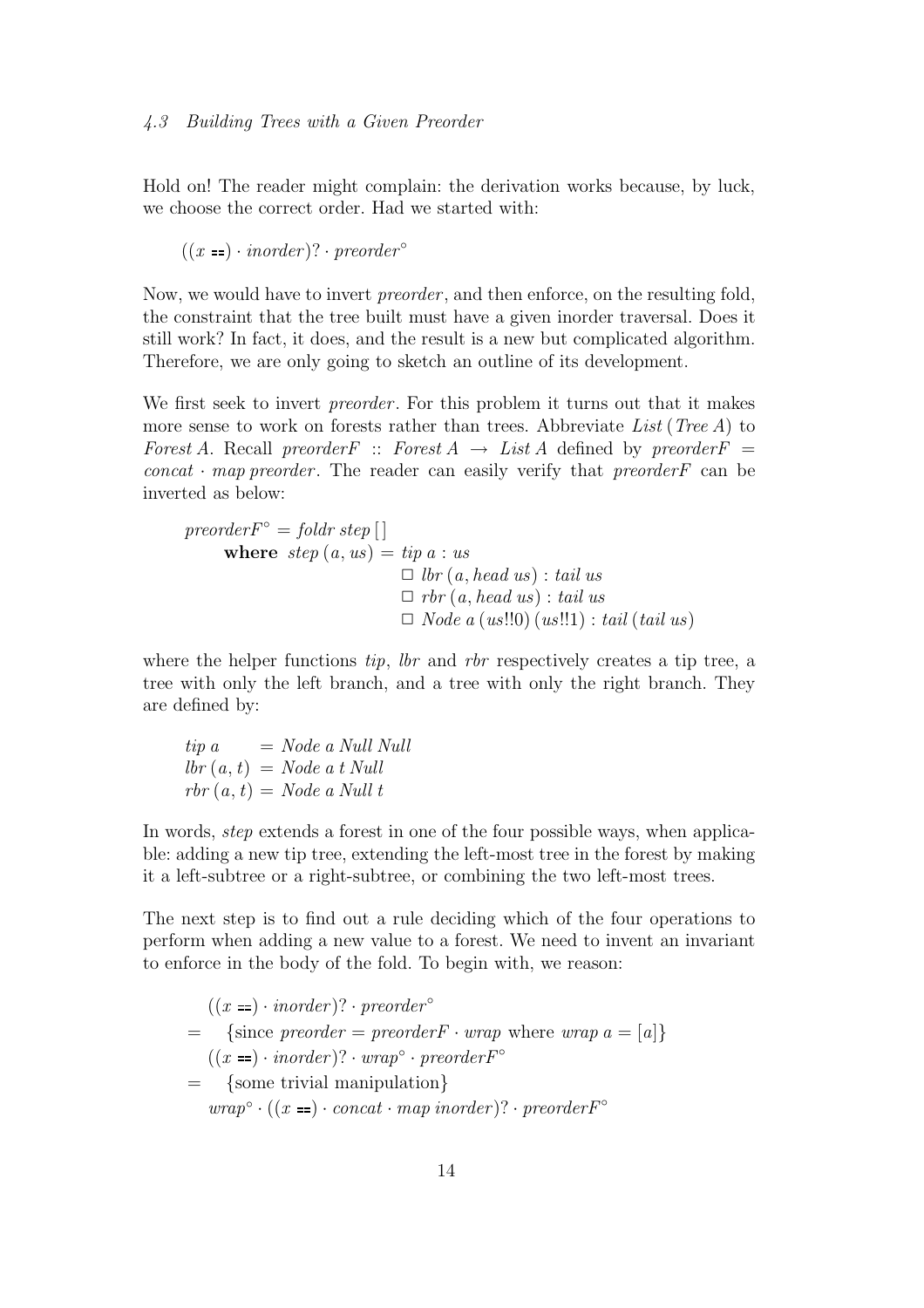inorder : b d c a e f preorder: a b c d e f



Fig. 6. Building a tree from its preorder. The inorder traversals of the constructed subtrees are printed in boldface font. The "skipped" subsequences between subtrees are underlined. In the optimised code in Figure 7, they are paired with the subtrees. Thus the type AForest.

Again, the condition  $(x ==) \cdot concat \cdot map inorder$  is too strong to maintain. Luckily, it turns out that the weaker constraint

 $(i$ sSubSeqOf x $)$  · concat · map inorder

will do, where (isSubSeqOf x)  $y = y$  isSubSeqOf x yields true if y is a subsequence of  $x$ . That is, we require that during the construction of the forest, the inorder traversal of each tree shall always form segments of  $x$ , in correct order. Figure 6 demonstrates the process of constructing the same tree as that in Figure 5. This time notice how the inorder traversal of the constructed forest always forms a subsequence of the given list  $[b, d, c, a, e, f]$ .

After some pencil-and-paper work, it is not difficult to work out the rules to extend the forest while maintaining the invariant. However, the rules consists of totally eight cases and is relatively complicated comparing to the simpler algorithms in Section 4.2. It is owing to the fact that we have four possible operations to choose from, while in Section 4.2 there were only two – either to go upwards one node along the spine or to stop and attach a new node. For that reason we will just present the result.

A program implementing the algorithm is presented in Figure 7, where each tree in the forest is annotated with some extra information to avoid recomputing them (represented by the type AForest). After this optimisation, the program runs in linear time, but with a bigger constant overhead than that in Section 4.2.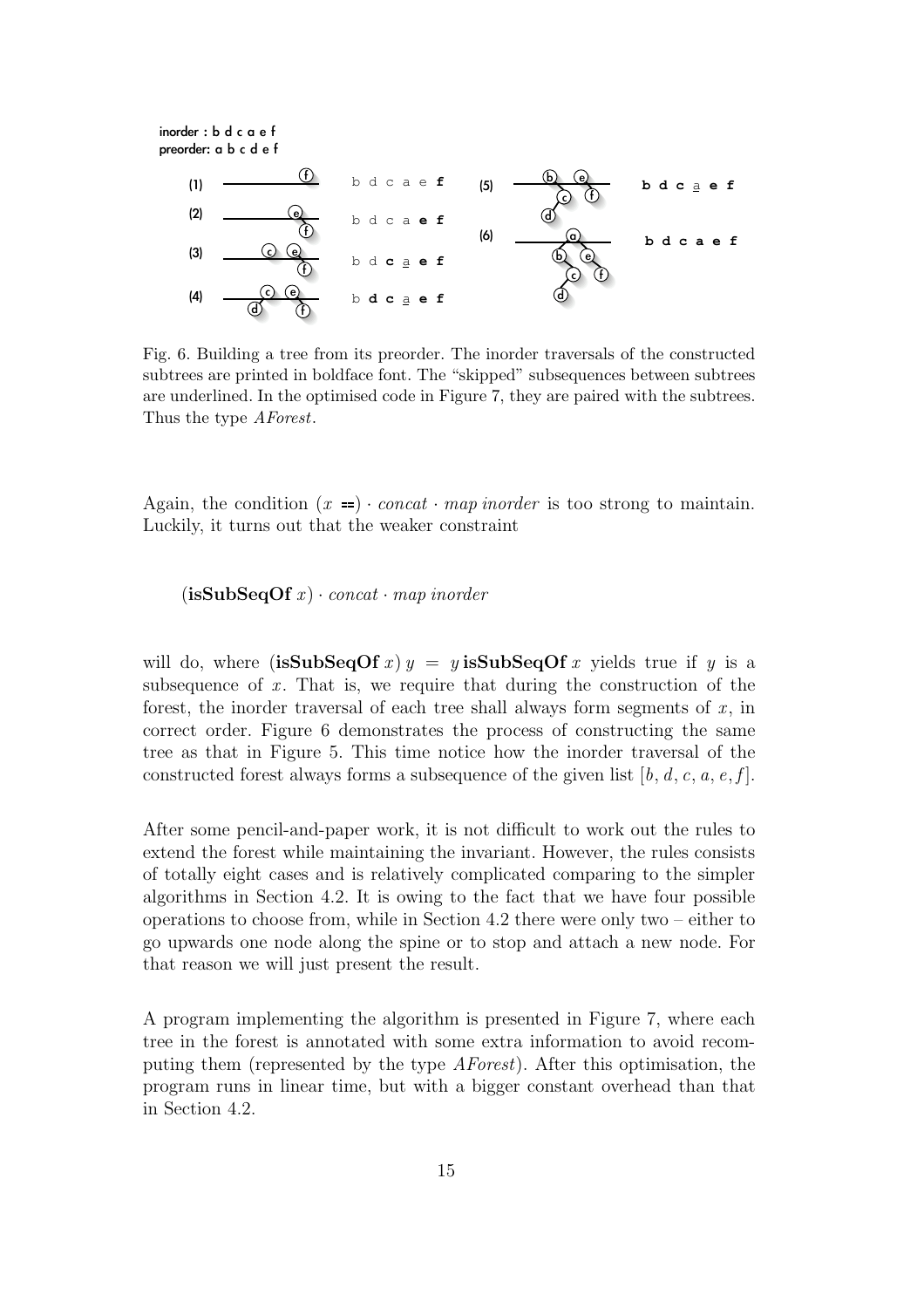```
tip a = Node a Null Null
rbr a x = Node a Null xlbr a x = Node a x Null
type AForest a = [(Tree a, [a])]
rebuild :: Eq a => [a] -> [a] -> Tree a
rebuild x = fst. unwrap. snd. foldr add (reverse x, [])
where add :: Eq a => a -> ([a], AForest a) -> ([a], AForest a)
       add a xu@(x, [] = newtree a xu
       add a xu@(x, (t, []):us)| isNext x = (tail x, (rbr a t, []):us)| otherwise = newtree a xu
       add a xu@(x,(t,b:bs):us)| a == b = (x, join a (t, bs) us)| isNext x = (tail x, (rbr a t, b:bs):us)| otherwise = newtree a xu
       join a (t, []) [] = [(lbr a t, [])]join a (t, []) ((u,y):us) = (Node a t u, y) : usjoin a (t, bs) us = (lbr \ a \ t, bs): us
       newtree a (x,us) = (x', (tip a, y):us)where (x', y) = skip x a
       isNext [] a = False
       isNext (b:bs) a = a == b
skip x a = locate a [] x
where locate a y [] = ([], y)locate a y (b:x) | a == b = (x,y)| otherwise = locate a (b:y) x
```
Fig. 7. Another way to rebuild a tree from its traversals via a fold.

## 5 Building Trees with Minimum Height

Next we consider the second problem of building a tree with minimum height. A linear-time algorithm to this problem has been proposed in [5], but here we will demonstrate how a similar algorithm can be derived.

We start with giving a formal specification of the problem. Define tip-valued binary tree by the following datatype:

data Tree  $A = Tip A | Bin (Tree A) (Tree A)$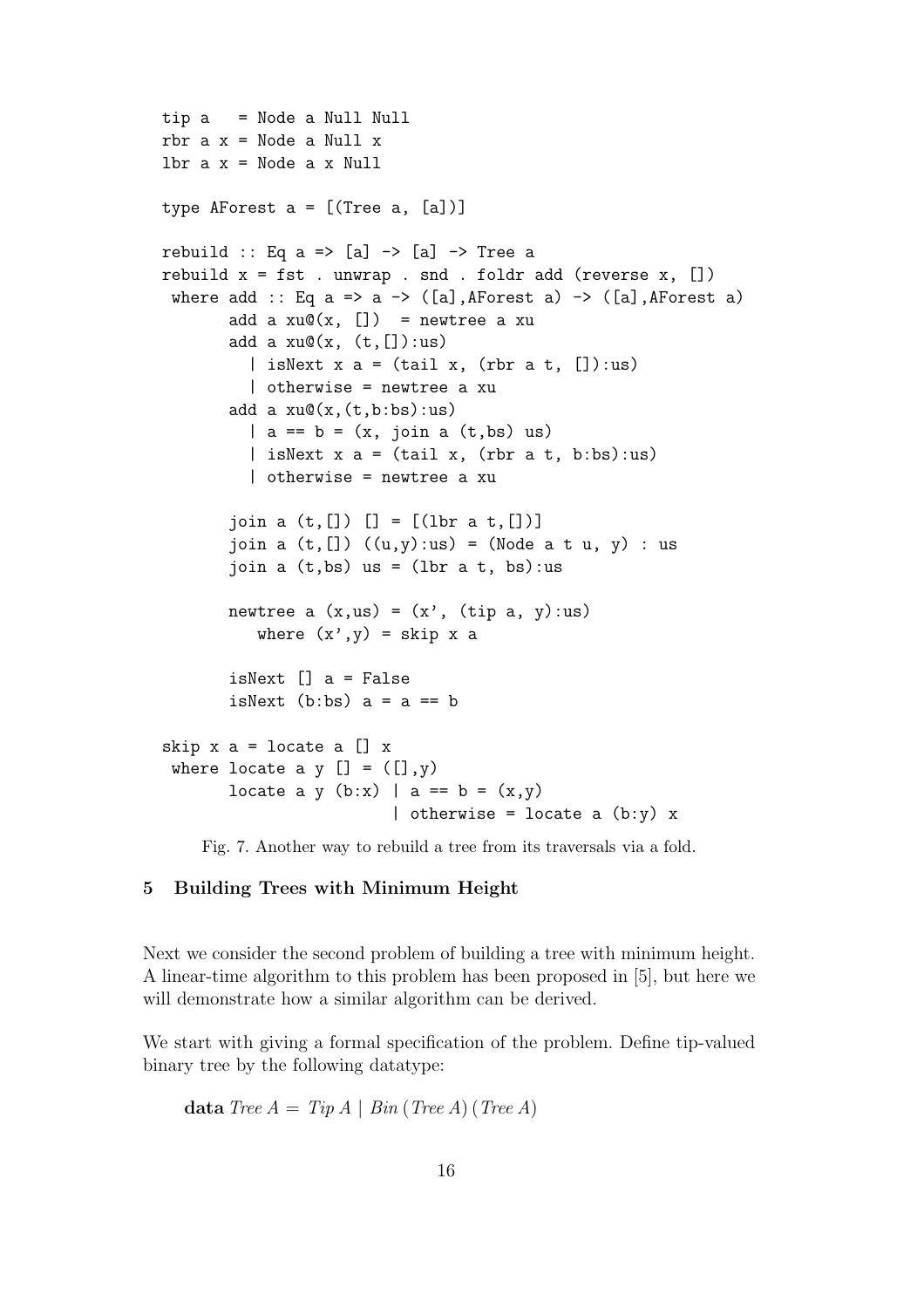The function flatten, which takes a tree and returns its tips in left-to-right order, can be written as a fold:

flatten :: Tree  $A \rightarrow List^{+} A$  $\text{flatten} = \text{foldTree}(+)$  wrap

Here wrap  $x = [x]$  wraps an item into a singleton list and *foldTree* is the fold function for Tree, defined in Section 2.2.

Given a tip-valued binary tree whose tip values represent the heights of trees, the function computing the height of the combined tree can also be defined as a fold in the obvious way:

height :: Tree Int  $\rightarrow$  Int  $height = foldTree$  ht id where ht a  $b = (a \sqcup b) + 1$ 

where  $\Box$  returns the larger of its two arguments. The problem is thus to find, among all the trees which flatten to the given list, one for which height yields the minimal value. The specification needs to consider all possible results. For that we need the power transpose operator  $\Lambda$ , also called the *breadth* function.

The power transpose operator  $\Lambda$  converts a relation  $R :: A \leadsto B$  to a function  $\Lambda R :: A \to Set B$ . For  $a \in A$ , the set  $(\Lambda R)a$  contains all values in B to which a is mapped:

$$
(\Lambda R)a = \{b \mid (a, b) \in R\}
$$

To extract a value from a set we need the relation  $min(\prec)$ :  $Set A \rightsquigarrow A$ , defined by

$$
(xs, x) \in min(\preceq) \equiv x \in xs \land (\forall y : y \in xs : x \preceq y)
$$

For this definition to be of any use,  $(\prec)$  has to be a connected preorder, meaning an ordering which is reflexive, transitive, and compares everything of the correct type. The relation  $min (\prec)$  will not in general be a function because a preorder is not necessarily anti-symmetric.

For our problem, define  $(\prec)$  to be a comparison between the heights of two trees:

$$
x \preceq y \equiv \text{height } x \leq \text{height } y
$$

Our problem can then be specified as:

$$
bmh = min(\preceq) \cdot \Lambda(flatten^{\circ})
$$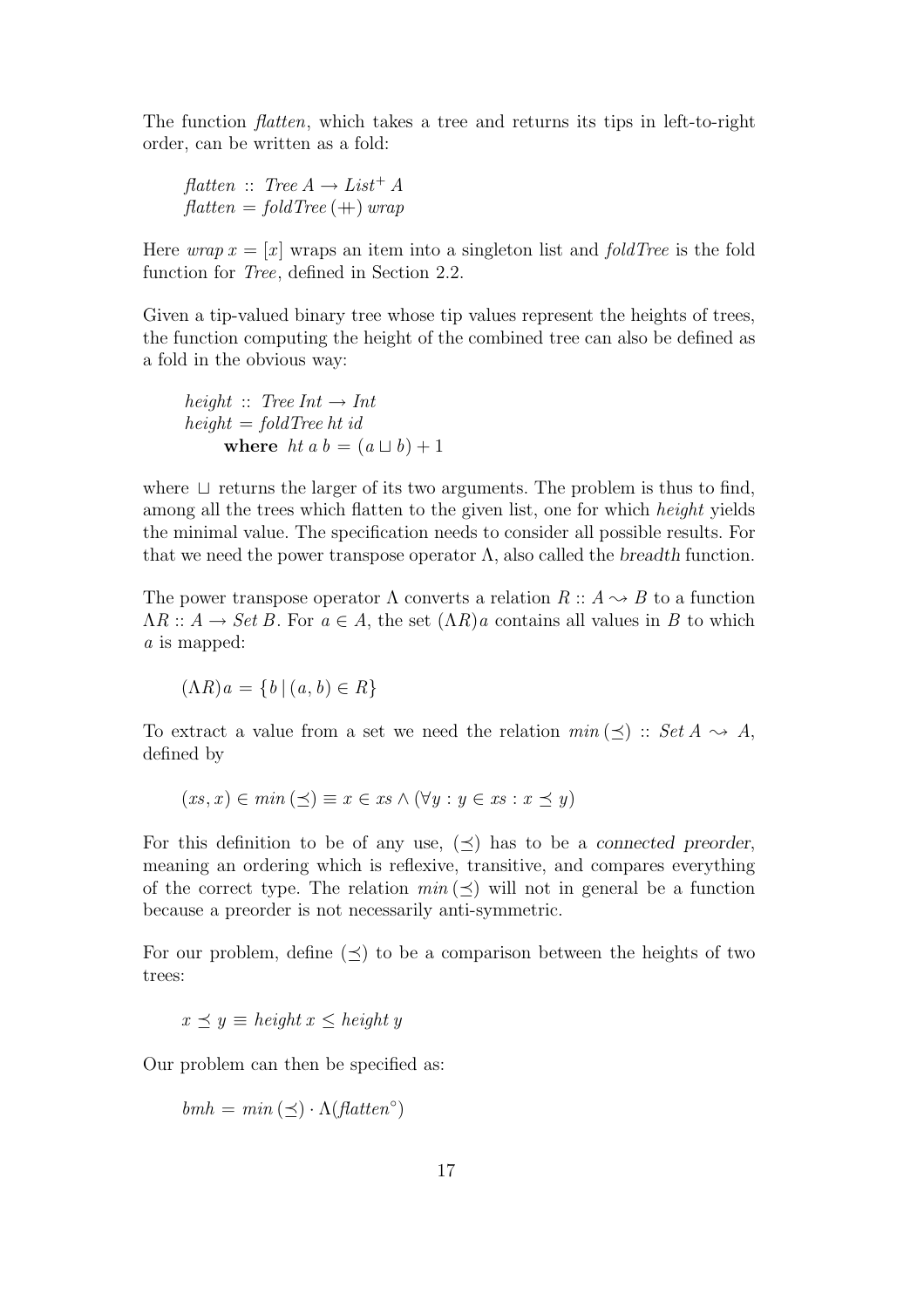

Fig. 8. Adding a new node to a tip-valued binary tree

Similar to the last problem, the derivation also proceeds in two steps: to invert flatten as a relational fold, and fusing something into the fold to eliminate its non-determinism.

The function flatten can be inverted in a way similar to that in Section 4.1. It is also helpful to switch to a spine representation. We define the following:

$$
type\text{ }Spine\text{ }A = A \times List(\text{Tree }A)
$$

A tree is represented by the list of subtrees along the spine, together with the leftmost leaf. The conversion from a spine tree to the ordinary representation can be performed by:

roll :: Spine 
$$
A \to Tree A
$$
  
roll $(a, x) = foldl Bin (Tip a) x$ 

Since the range of flatten is the set of non-empty lists, we seek to invert it to foldrn, the fold on non-empty lists. Theorem 1 says that  $(flatten \cdot roll)^{\circ} =$ foldrn add one if the relations add and one satisfy:

 $f$ *flatten*  $(roll (one a)) = [a]$  $f$ latten (roll (add a  $(b, xs)) = a : f$ latten (roll  $(b, xs)$ )

Figure 8 illustrates the idea. We claim that the following definition satisfies the requirement.

one a = 
$$
(a, [])
$$
  
add a  $(b, xs) = (a, roll (b, ys) : zs)$   
where  $ys + zs = xs$ 

The proof is similar to that in Section 4.1 and is left to the reader as an exercise.

Having inverted flatten, we get:

$$
bmh = min(\preceq) \cdot \Lambda(roll \cdot foldrn \text{ add one})
$$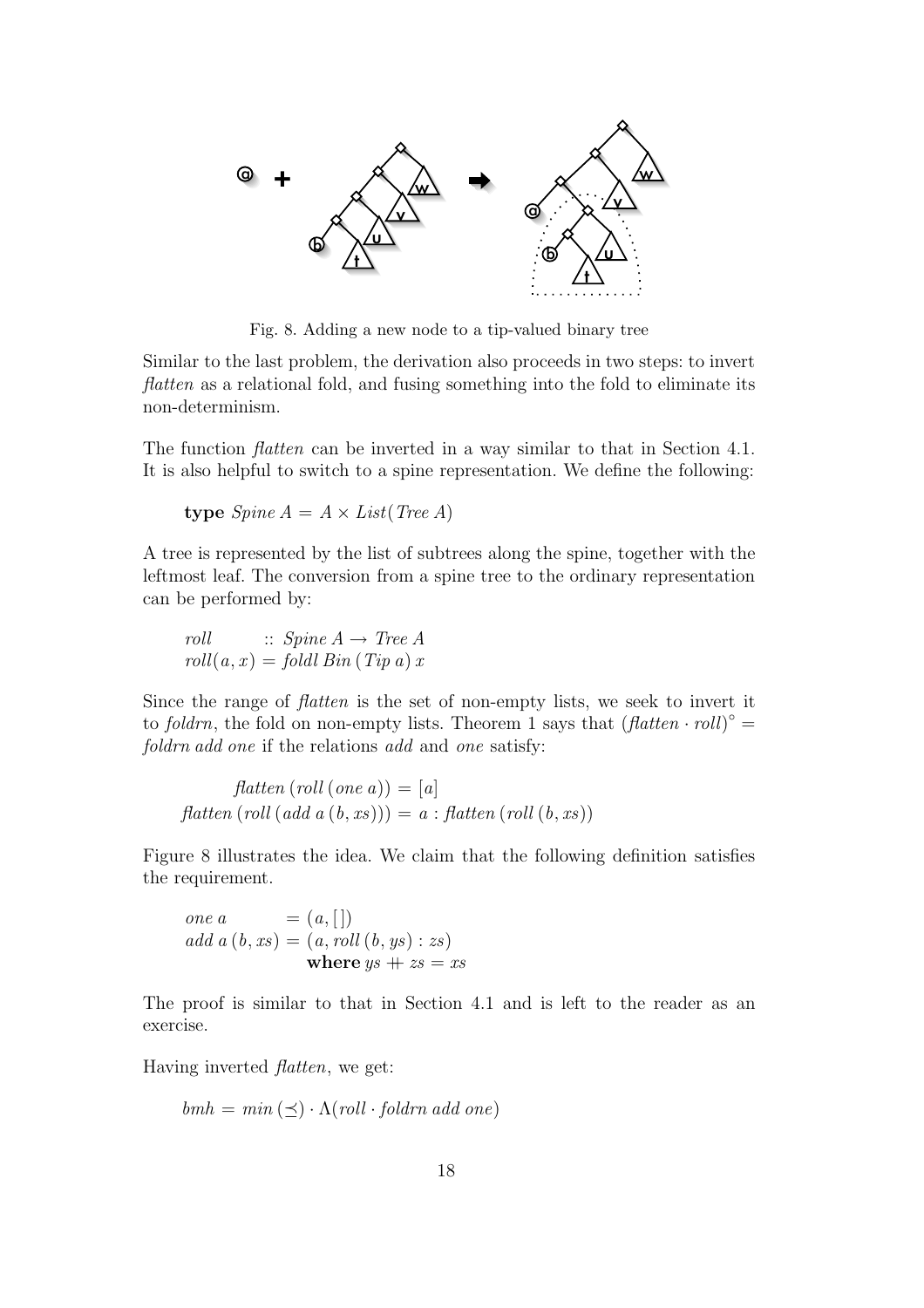Furthermore, roll can be factored out of  $\Lambda$ :

$$
bmh = roll \cdot min(\preceq') \cdot \Lambda(foldrn \text{ add one})
$$

where  $xs \preceq' ys \equiv roll xs \preceq roll ys$ , i.e.,  $(\preceq')$  is the counterpart of  $(\preceq)$  defined on spine trees.

Since the relation add has  $n + 1$  choices when given a spine tree of length n, the above specification generates an exponential number of trees. To eliminate the non-determinism in add and thereby improve the efficiency, we make use of the following greedy theorem. Presented below is a special case of the more general version proved in [6].

Theorem 2 (The Greedy Theorem (for non-empty lists)) Let base ::  $A \rightarrow B$  and step ::  $A \rightarrow B \rightarrow B$  be two relations. If step is monotonic on a connected preorder  $(\triangleleft)$ , that is,

$$
(x \leq y \land (y, y') \in \text{step } a) \Rightarrow (\exists x' : (x, x') \in \text{step } a : x' \leq y')
$$
 (5)

then we have

$$
foldrn (min (\trianglelefteq) \cdot \Lambda step) (min (\trianglelefteq) \cdot \Lambda base) \subseteq min (\trianglelefteq) \cdot \Lambda (foldrn step base)
$$

Informally, the monotonicity condition means that a worse partial solution in some stage of the fold always gives a worse result. If this condition holds, then at each stage of the fold we need only retain one of the best results computed so far. Thus  $min(\leq)$  gets promoted into *foldrn*.

Had add satisfied the monotonicity condition (5) with respect to  $(\preceq')$ , we could apply the greedy theorem. However, that is not true: a tree with the smallest height does not always remain the smallest after being extended by add.

Fortunately, add is monotonic on a stronger ordering. We define:

heights  $(a, xs) = (reverse \cdot map \, height \cdot scanl \, Bin \, (Tip \, a)) \, xs$ 

In words, heights returns a list of heights along the left spine, starting from the root. The relation *add* is then monotonic on  $\ll$ , defined by:

$$
x \ll y \equiv heights \; x \le \text{heights} \; y
$$

where  $(\triangleleft)$  is the lexicographic ordering on sequences. This choice does make sense: to ensure monotonicity, we need to optimise not only the whole tree, but also all the subtrees on the left spine. The proof that add is monotonic on  $(\ll)$ , however, is quite involved and will not be presented here. The reader is referred to [7] for more detailed discussion.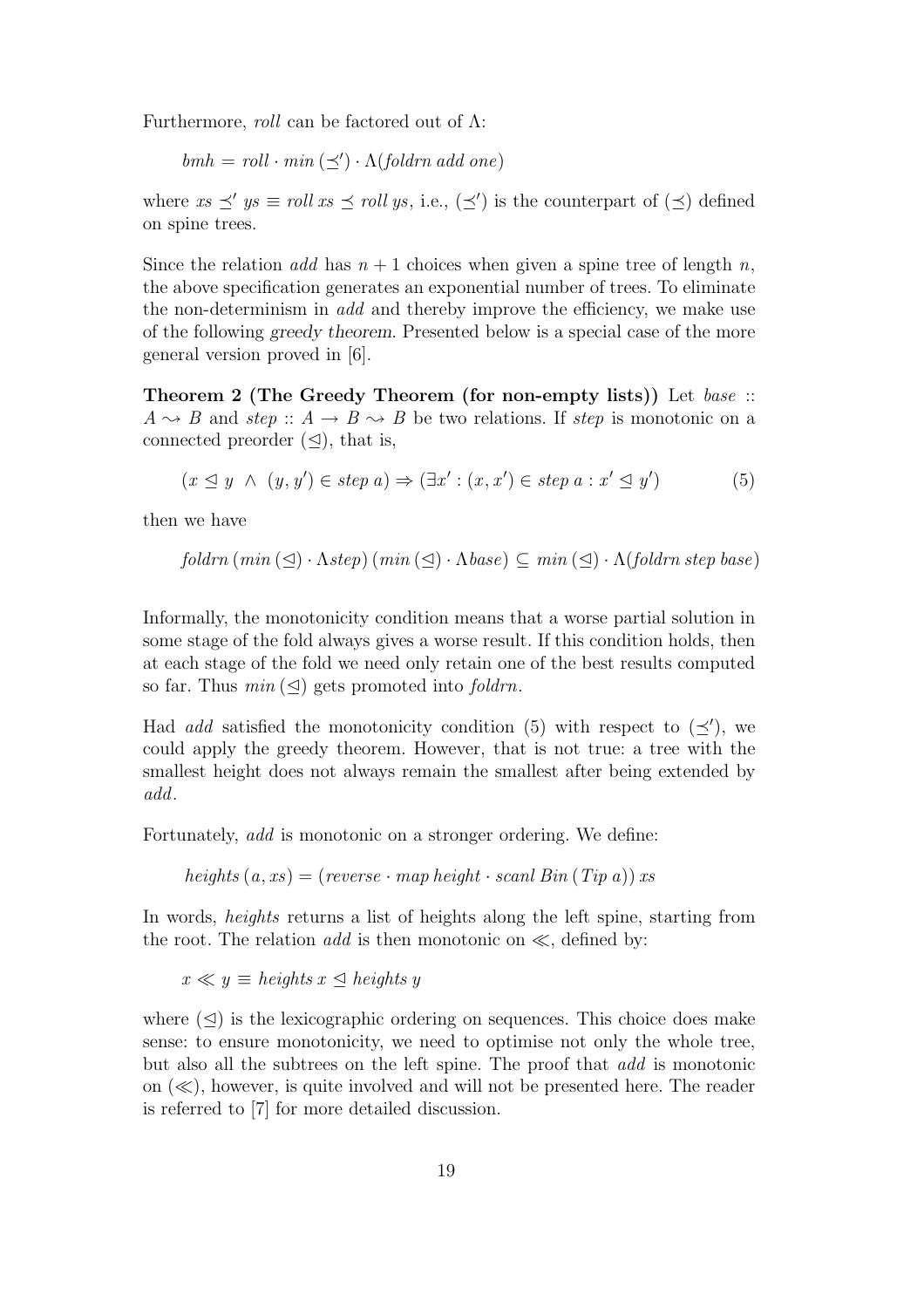```
type SpineI a = (a, [(Int, Tree a)])bmh :: [Int] \rightarrow (Tree Int, Int)bmh = roll . foldrn minadd one
one a = (a, [])minadd :: Int -> SpineI -> SpineI
minadd a (b, xs) = (a, minsplit (tip b) xs)where minsplit x [] = [x]minsplit x (y:xs) | a < height y
                             && height x < height y = x:y:xs| otherwise = minsplit (bin x y) xstip a = (Tip a, a)bin (x,a) (y,b) = (Bin x y, ht a b)height = snd
ht a b = (a \text{ 'max' } b) + 1roll :: SpineI -> (Tree Int, Int)
roll (a,x) = foldl bin (tip a) x
```
Fig. 9. Code for building trees with minimum height

Applying the greedy theorem, we get:

 $bmh = roll \cdot foldrn \, (min \, (\ll) \cdot \Lambda add) \, (min \, (\ll) \cdot \Lambda one)$ 

Since one is a function,  $min(\ll) \cdot \Lambda one = one$ . With some analysis, we can further optimise  $min(\ll) \cdot \Lambda add$ . Let  $(b, [x_1, x_2, \cdots, x_n])$  be the spine tree to which we are about to insert a value a. It can be shown that in order to construct the best tree under the ordering  $(\ll)$ , we do not need to actually check through all the  $n+1$  possibilities. We can always break the list between  $x_i$  and  $x_{i+1}$  such that i is the smallest index such that  $a < height x_{i+1}$  and height  $\text{(roll } (b, [x_1, x_2, \cdots, x_i])) < \text{height } x_{i+1}$ . We will also omit the details and refer the interested readers to [7].

The code is shown in Figure 9. As in the first problem, we annotate each tree with its height to avoid re-computation. This algorithm is also linear in the number of nodes in the tree.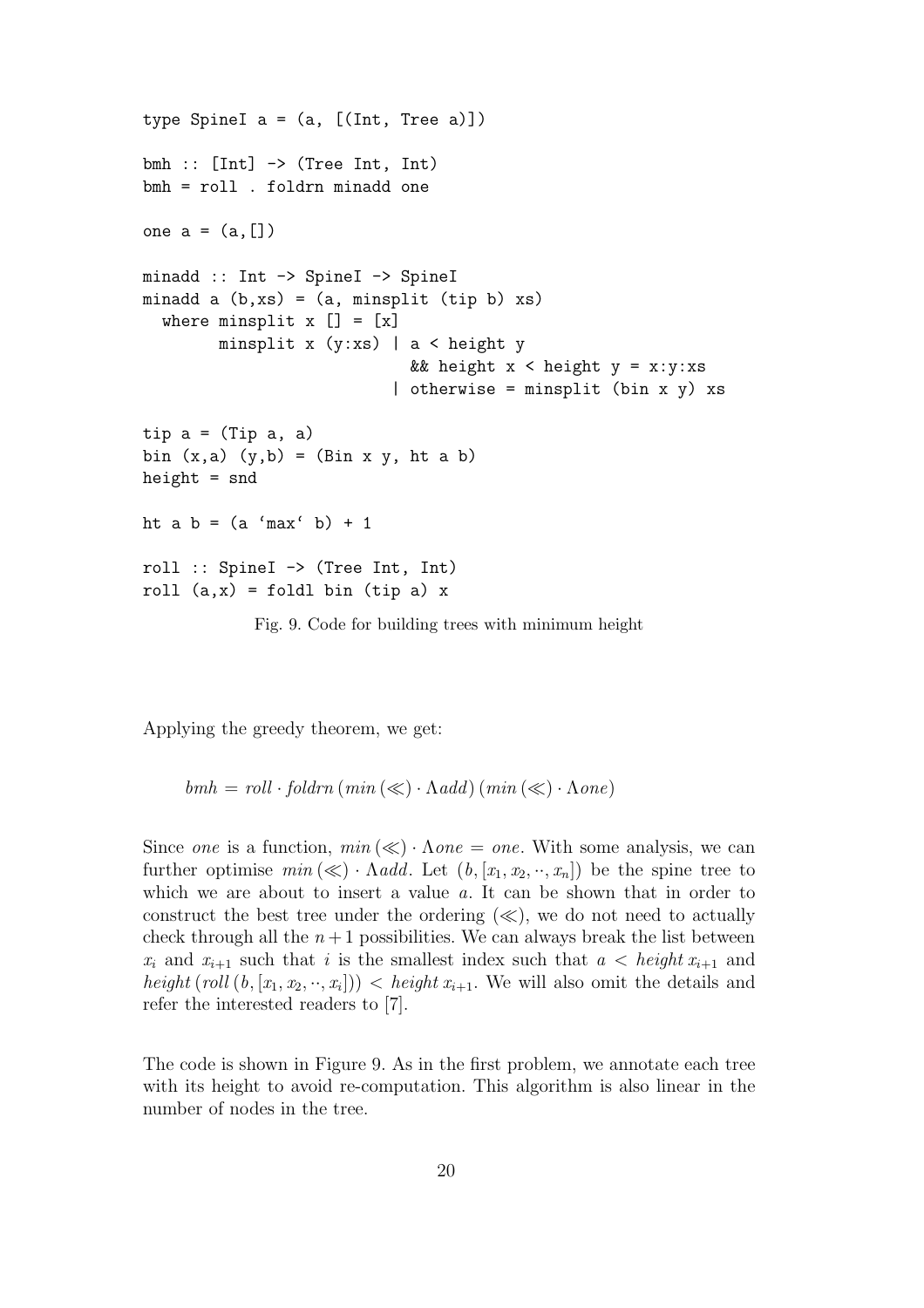#### 6 Breadth-First Labelling

To breadth-first label a tree with respect to a given list is to label the nodes in the tree in breadth-first order, using the values in the list. Jones and Gibbons [18] proposed a neat solution to this problem, based on a clever use of cyclic data structures. The problem was recently revisited by Okasaki [31]. We are going to show how Okasaki's algorithm can be derived using the converseof-a-function theorem.

Let us go through again the specification in finer detail. Recall the data structure for internally and externally labelled binary trees:

data Tree  $A = Tip A | Bin A (Tree A) (Tree A)$ 

The queue-based algorithm for breadth-first traversal is well-known:

```
bft \therefore Tree A \rightarrow List Abft x = bftF [x]type Forest A = List (Tree A)
bftF \qquad :: \text{ Forest } A \to \text{List } AbftF [ ] = [ ]
\oint t F(Tip a : xs) = a : b f t F x sbftF (Bin a x y : xs) = a : bftF (xs ++ [x, y])
```
To perform the labelling, we use the following partial function  $zipTree$ :

```
zipTree :: Tree A \rightarrow Tree B \rightarrow Tree (A \times B)zipTree(Tip a) (Tip b) = Tip(a, b)\sin Tree (Bin a x y) (Bin b y v) = Bin (a, b) (zipTree x y) (zipTree y v)
```
Breadth-first labelling of a tree x can then be seen as zipping x with another tree  $y$ , in which the breadth-first traversal of  $y$  is a prefix of the given list  $as$ :

$$
b\mathit{fl} \qquad :: \text{ List } A \to \text{Tree } B \; \longrightarrow \text{Tree } (A \times B)
$$
\n
$$
b\mathit{fl} \text{ as } x = \text{zipTree } y \text{ x}
$$
\n
$$
\text{where } (b\mathit{ft } y) + bs = as
$$

Equivalently,

$$
bf \ as \ x = zip \ Tree \ ((bft° \cdot prefix) \ as) \ x
$$
  
=  $(zip \ Tree \cdot bft° \cdot prefix) \ as \ x$ 

This completes the specification. The relation prefix non-deterministically maps a list to one of its finite prefixes. The prefix is then passed to  $bft^{\circ}$ ,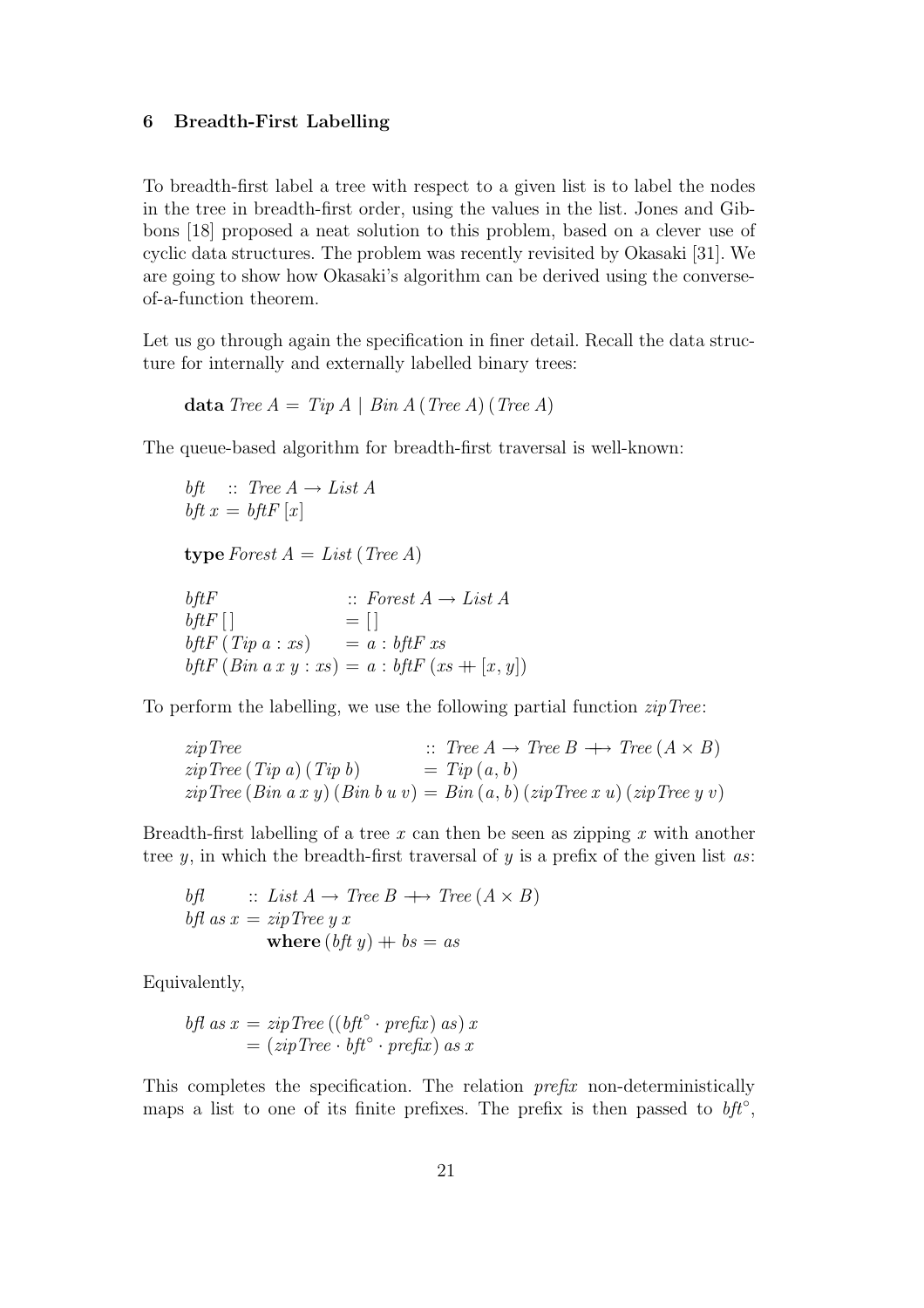yet again being non-deterministically mapped to a tree whose breadth-first traversal equals the chosen prefix. It is important that  $zipTree$  is a partial function which yields a value only when the given two trees are of exactly the same shape. Therefore, the tree composed by  $bf^{\circ} \cdot prefix$  can be zipped with the input tree only if it is of the correct size and shape. The partial function zipTree plays the role of a filter.

Since breadth-first traversal is an algorithm more naturally defined in terms of queues of trees (or forests) rather than of a single tree, it is reasonable to try to invert  $bf$  FHF rather than  $bf$ . The problem can be rephrased in terms of  $b$ ft $F$ :

$$
bf \ as \ x = \ wrap^{\circ} ((zip Forest \cdot \textit{bftF}^{\circ} \cdot \textit{prefix}) \ as \ [x])
$$

Here *zipForest* :: Forest  $A \rightarrow Forest B \rightarrow Forest (A \times B)$  is a simple extension of  $zipTree$  to forests, which, like  $zipTree$ , is a partial function:

 $zip Forest []$  [ ] = [ ]  $zip Forest(x:xs)(y:ys) = zipTree x y : zipForest x s y s$ 

Once the decision to focus on  $\hat{b}$ ft is made, the rest is mechanical. To invert bftF, we are to find base and step such that

bftF base  $= []$ bftF (step a xs) =  $a:$  bftF xs

The value of base can only be  $\Box$ . The derivation for step is not too difficult either. We start with the general case which does not assume any structure in xs:

$$
a: bftF\ xs
$$
  
= {definition of  $bftF$ }  

$$
bftF(Tip\ a: xs)
$$

Therefore step a xs might contain  $(Tip a : xs)$  as one of the possible values. But this choice alone does not make *step* jointly surjective with  $\vert \vert$ , since it cannot generate a forest with a non-tip tree as its head. We therefore consider the case when xs contains more than two trees:

$$
a: b\mathit{ftfF}(xs + [x, y])
$$
  
= {definition of  $b\mathit{ftfF}$ }  
 $b\mathit{ftfF}(Bin a x y : xs)$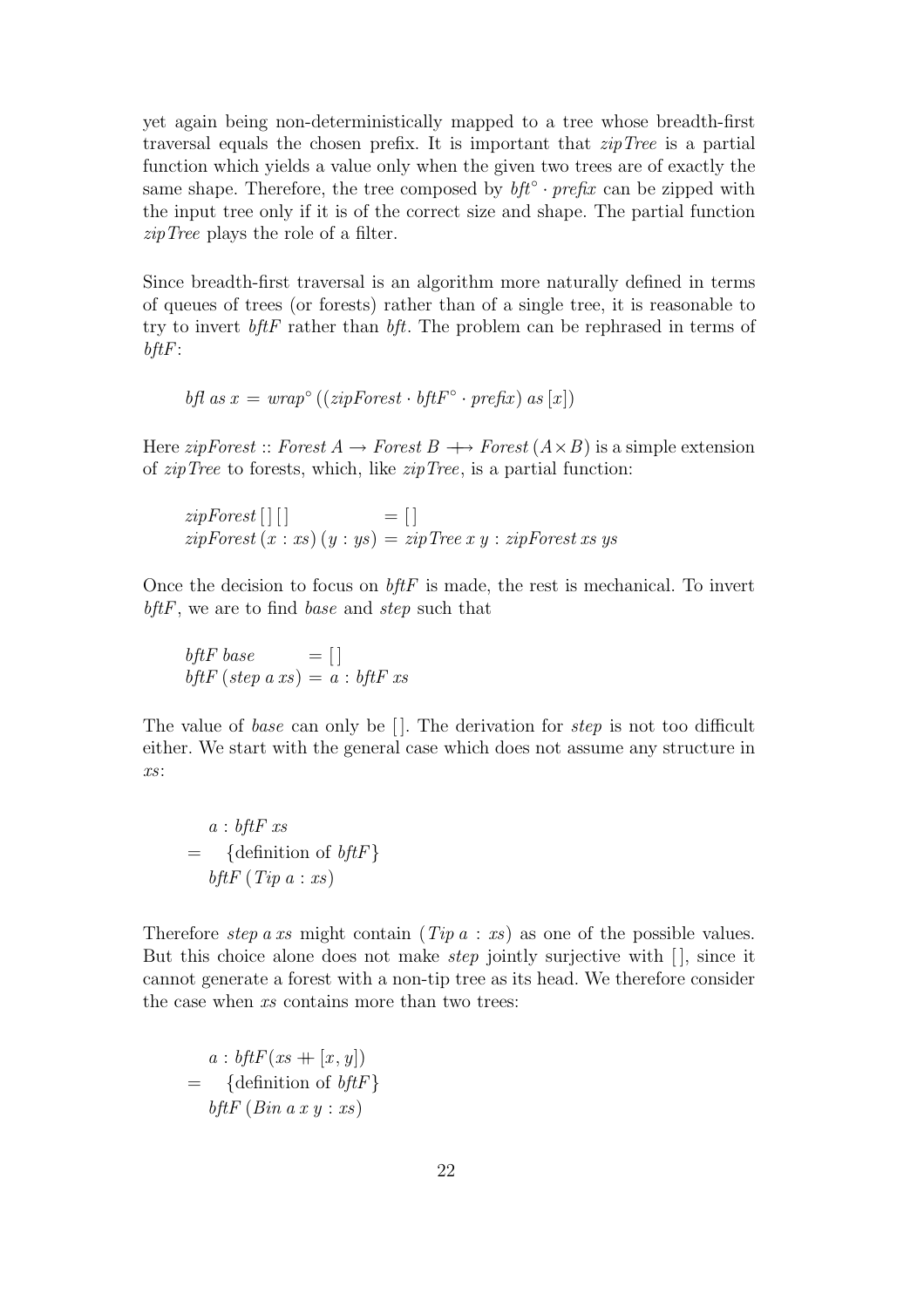Therefore we define step to be:

step  $:: A \rightarrow Forest A \rightsquigarrow Forest A$  $step\ a\ xs = (Tip\ a:xs) \ \Box \ (Bin\ a\ x\ y:xs')$ where  $(xs' + [x, y]) = xs$ 

Since a forest either begins with a tip tree, begins with a non-tip tree, or is empty, step is jointly surjective with  $\Box$ . The converse of  $b$ ftF is thus constructed as  $\textit{bftF}^{\circ} = \textit{foldr step}$  [].

Knowing that  $\textit{bftF}^{\circ} :: \textit{List } A \rightarrow \textit{Forest } A$  is a fold, we can fuse  $\textit{zipForest}$  and  $\mathit{bftF}^\circ$  as a fold :

$$
zipForest \cdot bftF^{\circ} = foldr \, revZip \, stop
$$
\n
$$
\begin{array}{rcl}\n&= [] \\
\text{where } stop [] &= [] \\
revZip \, af \, (Tip \, b : ts) &= Tip \, (a, b) : f \, ts \\
revZip \, af \, (Bin \, b \, u \, v : ts) &= Bin \, (a, b) \, x \, y : ys \\
\text{where } ys + [x, y] = f \, (ts + [u, v])\n\end{array}
$$

The expression  $zip Forest \cdot bftF^{\circ}$  has type  $List A \rightarrow Forest B \rightsquigarrow Forest (A \times B)$ . Consider  $(zipForest \cdot bftF°)$  x where x is a list of labels. Constructors building x are replaced by  $revZip$  and  $stop$ , yielding a relation mapping an unlabelled forest to a labelled forest. A pattern matching error will be invoked by stop if x is too short, and by revZip if x is too long. Applying fold fusion again to fuse  $zip Forest \cdot bftF°$  with prefix in effect adds another case for revZip, that is,  $revZip a f$  | | = | |, which cuts the list of labels when the forest is consumed earlier than the list. Still, the list of labels cannot be too short.

The resulting code is shown in Figure 10. It can be made linear if we use an implementation of deques supporting constant-time addition and deletion [9,30] for both the input and output of  $revZip$ . For clarity, we will just leave it as it is. It is nothing more than an adaption of Okasaki's algorithm in [31] to lists. In his paper, Okasaki raised the question why most people did not come up with this algorithm but instead appealed to more complicated approaches. Our answer is because they did not know the converse-of-a-function theorem.

# 7 The Generalised Converse-of-a-Function Theorem

The aim of this section is to prove the following generalisation of Theorem 1 to hylomorphisms:

Theorem 3 (Generalised converse-of-a-function theorem) Let  $S :: B$  $\rightsquigarrow$  A be a simple relation. If there exists a relation  $R :: F(C, B) \rightsquigarrow B$  and a simple relation  $T :: F(C, A) \longrightarrow A$  are such that (i) dom  $S = ran R$ ; (ii)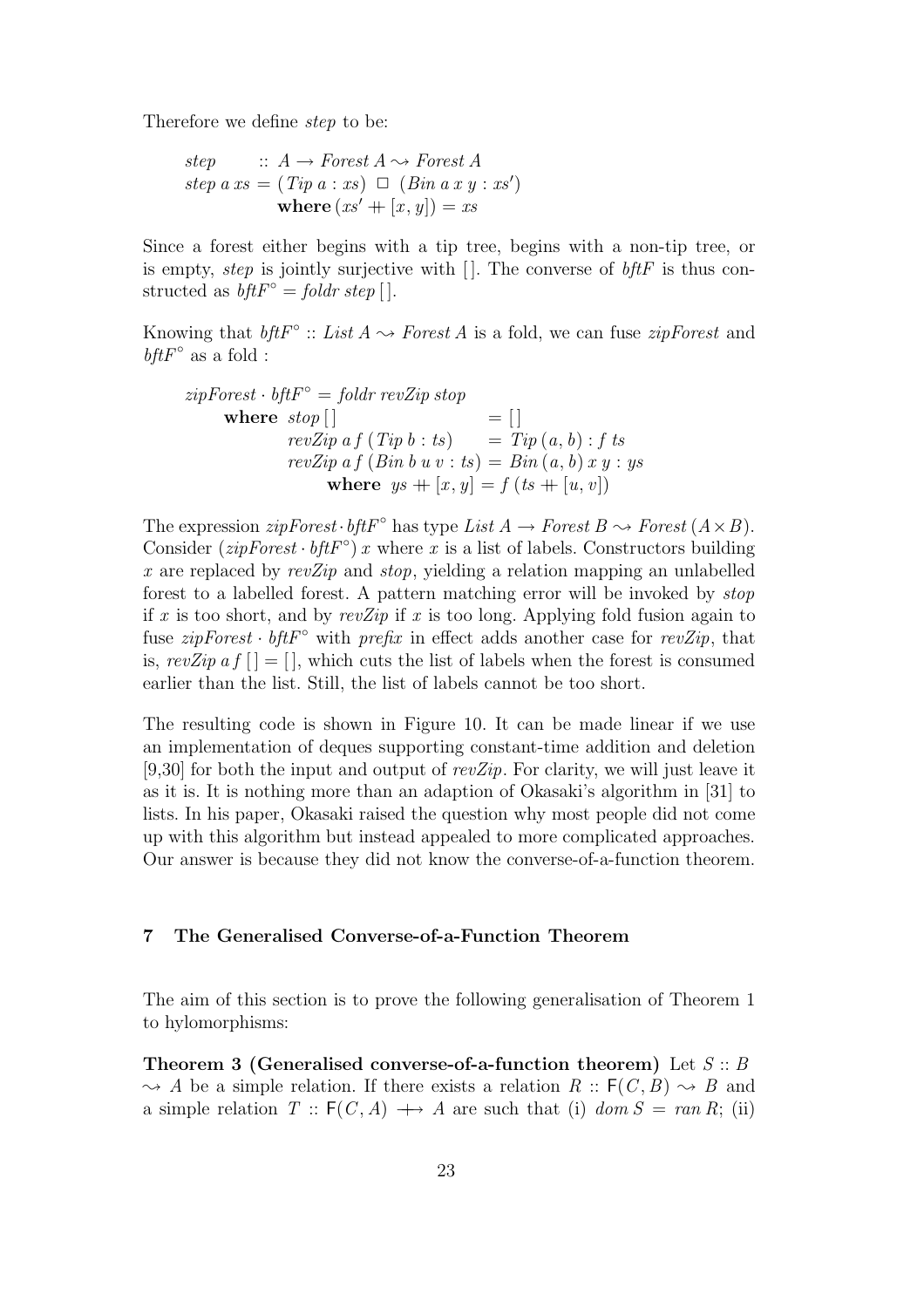```
data Tree a = Tip a | Bin a (Tree a) (Tree a) deriving Showbfl :: [a] \rightarrow Tree b \rightarrow Tree (a,b)
bfl xs = unwrap . foldr revzip stop xs . wrap
where stop [] = []revzip a f [] = []revzip a f (Tip b:ts) = Tip (a,b) : f tsrevzip a f (Bin b u v :ts) = Bin (a,b) x y : ys'
          where ys = f (ts ++ [u,v])(sys', x, y) = (init (init ys), last (init ys),last ys)
```
wrap  $a = [a]$ unwrap [a] = a

Fig. 10. Code for breadth-first labelling

 $S \cdot R \subseteq T \cdot FS$ ; and (iii)  $R^{\circ}$  is F-well-founded, then

 $S^{\circ} = (\llbracket R \rrbracket_{\mathsf{F}} \cdot (\llbracket T \rrbracket_{\mathsf{F}}^{\circ})$ 

In words, Theorem 3 gives conditions under which the converse of a simple relation can be expressed as a hylomorphism. Its relationship with Theorem 1, as well as other notions we need to establish such a connection, will be given in Section 7.1.

The new ingredient in Theorem 3 is F-well-foundedness. The notions of wellfoundedness and admitting induction are of great importance in computing science. In [14], Doornbos gave a careful analysis of the relationship of these two notions and proposed several different generalisations of them. The notion of F-well-foundedness is defined in [14, page 102] as

**Definition 4 (F-well-foundedness)** A relation  $R$  is F-well-founded if and only if, for all relations T, the equation  $X = T \cdot FX \cdot R$  has a unique solution for  $X$ .

Now we will give a proof of Theorem 3. Taking converses of both sides, the aim is to prove that  $S = (T)_{\mathsf{F}} \cdot (R)_{\mathsf{F}}^{\circ}$  under the given conditions. We know that the hylomorphism  $(T)_{\mathsf{F}} \cdot (R)_{\mathsf{F}}^{\circ}$  can be characterised as the least solution for X of the equation  $X = T \cdot \mathsf{F} X \cdot R^{\circ}$ . Since, by assumption (iii) that  $R^{\circ}$  is F-well-founded, we know that  $(T)_{\mathsf{F}} \cdot (R)_{\mathsf{F}}^{\circ}$  is in fact the unique solution. Now we will show that  $S$  is also a solution. The proof goes:

S  $=$  {since  $S = S \cdot dom S = S \cdot ran R$  by assumption (i)}  $S \cdot ran R$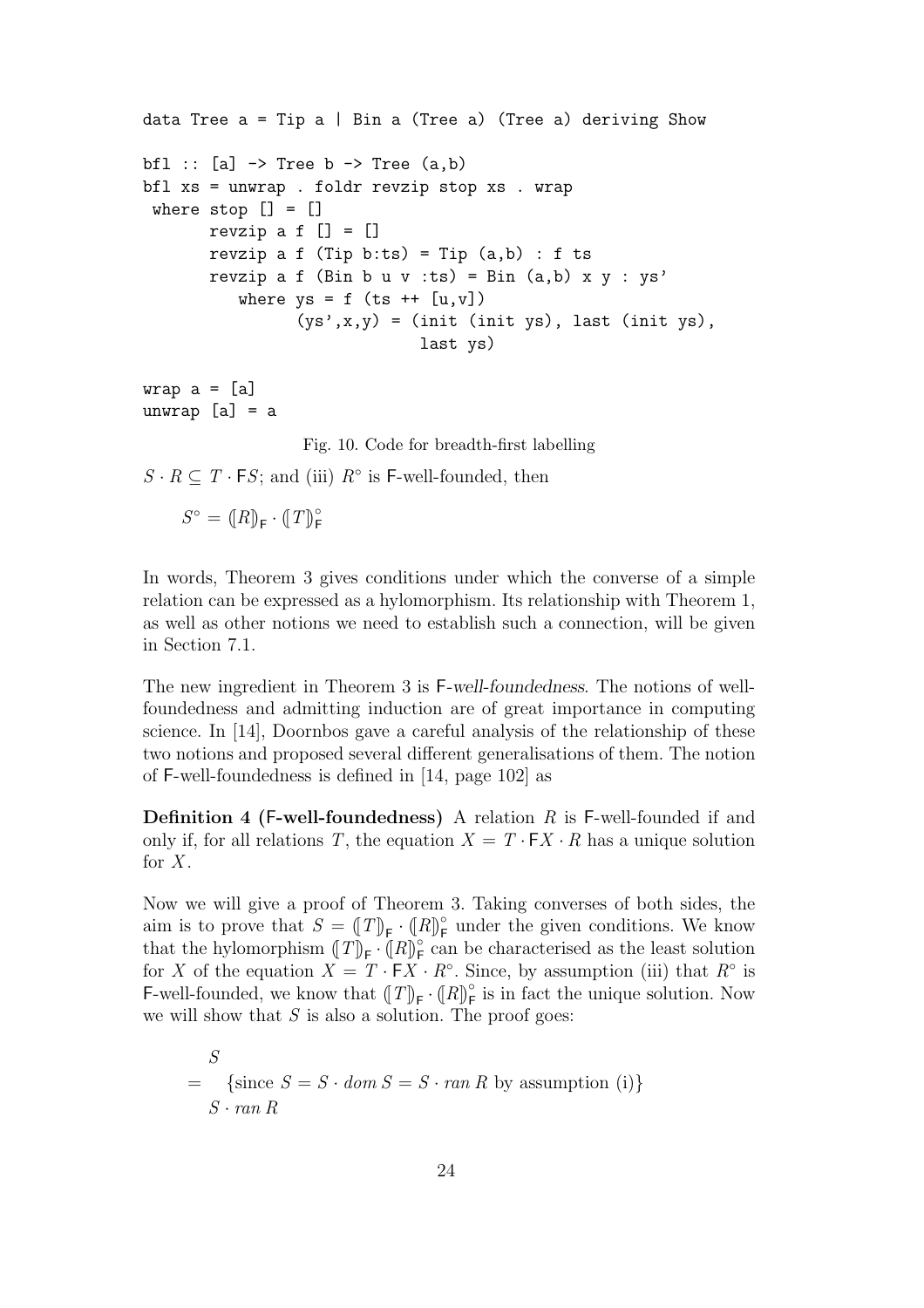$$
\subseteq \{\text{since ran } R \subseteq R \cdot R^{\circ}\}\
$$
  
\n
$$
S \cdot R \cdot R^{\circ}
$$
  
\n
$$
\subseteq \{ \text{by assumption (ii): } S \cdot R \subseteq T \cdot FS \}
$$
  
\n
$$
T \cdot FS \cdot R^{\circ}
$$
  
\n
$$
= \{\text{since } R = ran R \cdot R = dom S \cdot R \text{ by assumption (i)} \}
$$
  
\n
$$
T \cdot FS \cdot R^{\circ} \cdot dom S
$$
  
\n
$$
\subseteq \{\text{since } dom S \subseteq S^{\circ} \cdot S \}
$$
  
\n
$$
T \cdot FS \cdot R^{\circ} \cdot S^{\circ} \cdot S
$$
  
\n
$$
\subseteq \{\text{by assumption (ii): } S \cdot R \subseteq T \cdot FS \}
$$
  
\n
$$
T \cdot FS \cdot (T \cdot FS)^{\circ} \cdot S
$$
  
\n
$$
\subseteq \{\text{since } T \cdot FS \text{ is simple}\}
$$

Theorem 3 is thus proved.

## 7.1 Well-foundedness and Reductivity

The proof of Theorem 3 makes use of F-well-foundedness to guarantee the uniqueness of solution. For practical proposes, however, a stronger property is needed. The reason is that F-well-foundedness alone does not guarantee termination if we view a hylo-equation as a left-to-right rewrite rule and evaluation of non-determinism as demonic. As a counterexample<sup>1</sup>, take  $\mathsf{F} X =$  $X \times X$  and consider the relation  $\langle f, id \rangle$   $a = (f \, a, a)$ . The recursive program  $X = S \cdot \mathsf{F} X \cdot \langle f, id \rangle$  does not terminate if S is strict on the second component of the input pair. Yet  $\langle f, id \rangle$  is F-well-founded.

It was shown in [14, Section 7.5], however, that termination is guaranteed for F-reductive relations. The notion of F-reductivity was introduced in [15,16] and [14, Section 6.3] as one of the ways to generalise the notion of admitting induction to arbitrary datatypes.

**Definition 5 (F-reductivity)** A relation  $R :: A \rightsquigarrow F A$  is said to be Freductive if and only if for all coreflexives  $C \subseteq id_A$ :

$$
R \backslash F C \subseteq C \Rightarrow id_A \subseteq C \tag{6}
$$

Here the monotype factor operator  $\downarrow$  is defined by the Galois connection<sup>2</sup>:

$$
D \subseteq R \backslash C \equiv \text{dom}(R \cdot D) \subseteq C
$$

 $\overline{1}$  Due to [14, page 104].

 $2$  For more intuition behind the monotype factor, the reader is referred to [15].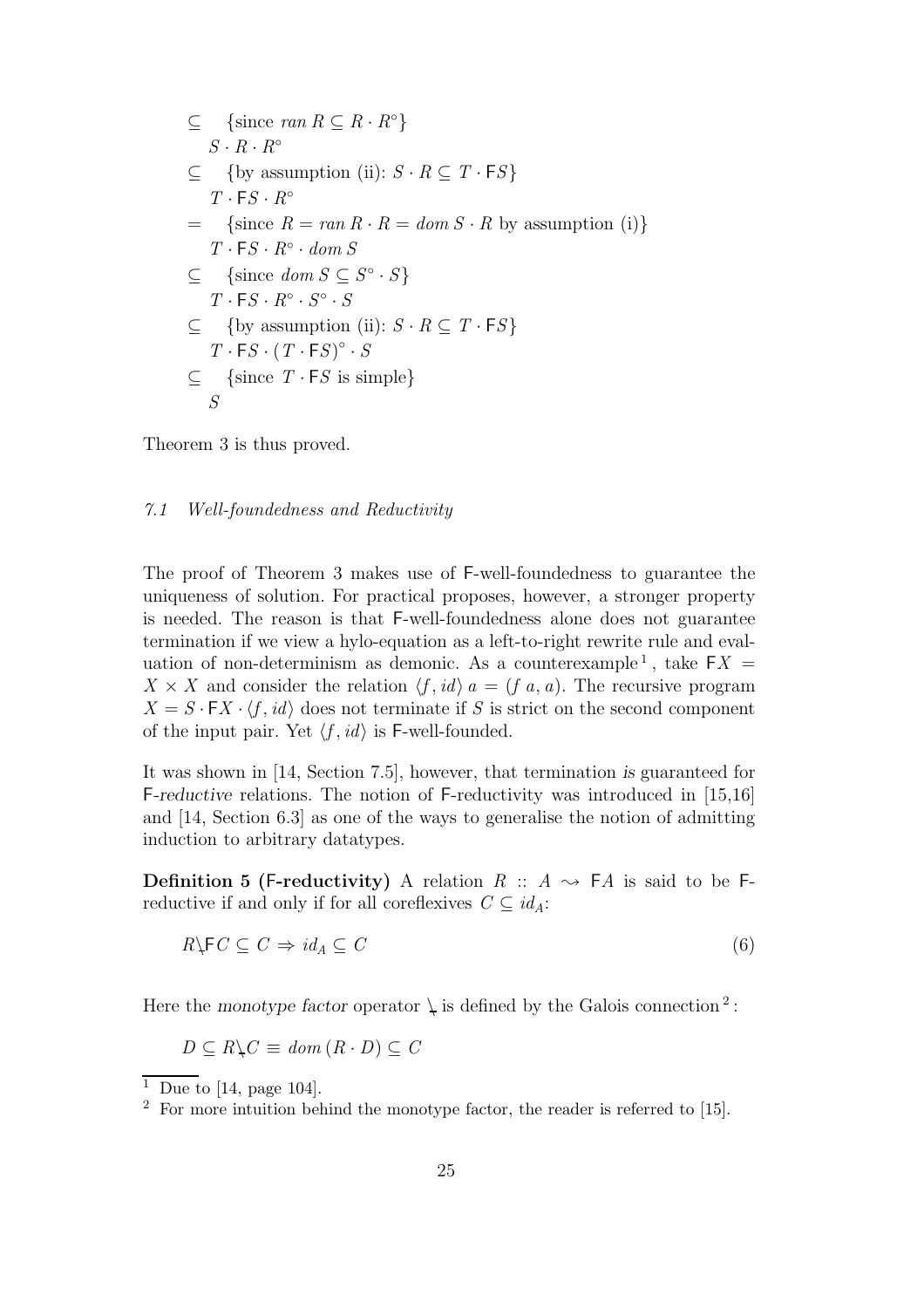for all relations  $R$  and coreflexives  $C$  and  $D$ . Property  $(6)$  can be translated to point-level to aid understanding<sup>3</sup>:

$$
(\forall a: (\forall a': (a, a') \in R: (a', a') \in \mathsf{F}C): (a, a) \in C) \Rightarrow (\forall a: (a, a) \in C)
$$

In words,  $R$  is  $F$ -reductive if it can be used for inductive proofs in the following way: we may conclude that a property  $C$  is universally true if we can show that all a satisfies C, given that any "R-predecessor"  $a'$  of a is an F-structure containing only elements satisfying C .

Several properties concerning F-reductivity are handy for our purpose. The following facts are respectively Theorem 6.25, Theorem 6.19, and Theorem 6.22 of [14]:

Fact 6 F-reductivity implies F-well-foundedness.

Fact 7 If T is F-reductive, so is  $FS^{\circ} \cdot T \cdot S$  for simple S.

**Fact 8**  $\alpha_{\mathsf{F}}^{\circ}$  is F-reductive.

Since F-reductivity guarantees termination and, according to Fact 6, is stronger than F-well-foundedness, the F-well-foundedness requirement in Theorem 3 is always strengthened to F-reductivity in practice. The question of how to construct F-reductive relations has been discussed in depth in [15,14].

We have yet talked about the relationship between Theorem 1 and Theorem 3. To begin with, note the following lemma:

**Lemma 9**  $R \subseteq S^{\circ} \cdot T \cdot FS$  if  $ran R \subseteq dom S$  and  $S \cdot R \subseteq T \cdot FS$ .

Theorem 1 follows as a special instance of Theorem 3 by taking  $T = \alpha_F$  and S to be an entire relation as well as a simple one, that is, a function. An entire relation S is one for which  $dom S = id$ , so condition (i) translates to the requirement that R be a surjective relation. As for condition (iii),  $R^{\circ}$  is F-reductive if  $T^{\circ}$  is, according to Lemma 9 and Fact 7. However, Fact 8 says that  $T^{\circ} = \alpha_{\mathsf{F}}^{\circ}$  is indeed F-reductive. Since  $(\alpha_{\mathsf{F}})_{\mathsf{F}} = id$ , we then obtain the result  $S^{\circ} = ([R]_F$ , the conclusion of Theorem 1.

The proof for Lemma 9 can simply be extracted from the proof for Theorem 3. For completeness, it is given below:

$$
\subseteq R
$$
  
 
$$
\subseteq \{ \text{since } R = \text{ran } R \cdot R \subseteq \text{dom } S \cdot R \}
$$
  
 
$$
\text{dom } S \cdot R
$$

<sup>&</sup>lt;sup>3</sup> On the other hand, (6) can be written more concisely as  $\mu(R\setminus (F\cdot)) = id$ , where  $\mu$  stands for the least fixed-point operator.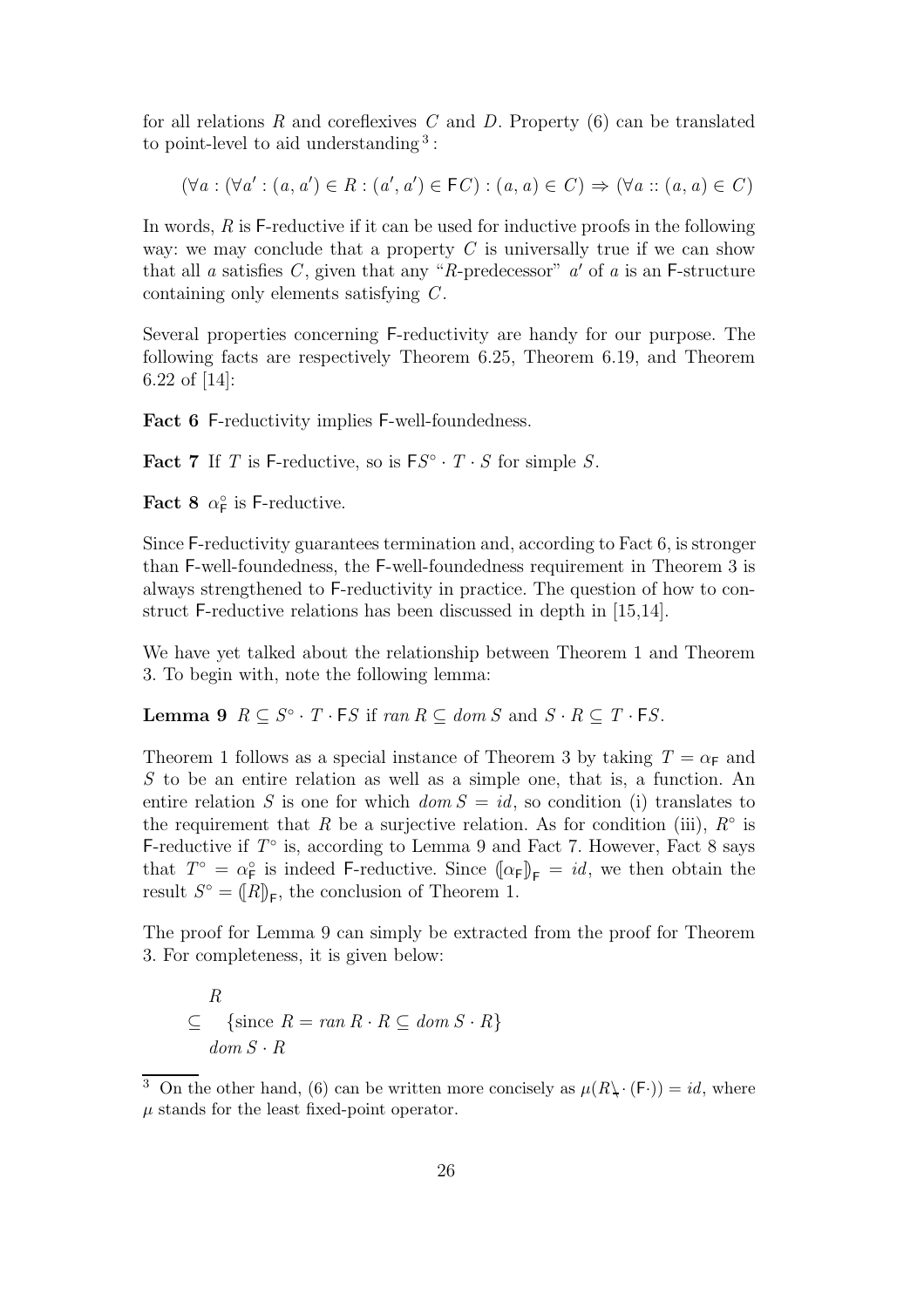$$
\subseteq \{\text{since } \text{dom } S \subseteq S^\circ \cdot S\}
$$

$$
S^\circ \cdot S \cdot R
$$

$$
\subseteq \{\text{since } S \cdot R \subseteq T \cdot \text{FS}\}
$$

$$
S^\circ \cdot T \cdot \text{FS}
$$

# 8 Applications of the Generalised Theorem

Theorem 3 can potentially be very powerful since it allows the functor F, which determines the pattern of recursion, to be independent from the input and output types. A much wider class of algorithms can thus be covered. One application we have found for Theorem 3 is to prove that a loop implements the inverse of some function. A loop can be specified relationally by

$$
T\cdot R^*\cdot S
$$

The relation  $S$  initialises the loop, while  $R$  serves as the loop body. The domain of T represents the terminating condition and therefore ought to be disjoint from the domain of R. Given a relation R, the reflexive transitive closure  $R^*$ is the smallest reflexive transitive relation containing  $R$ . More generally, the relation  $R^* \cdot S :: A \leadsto B$ , where  $S :: A \leadsto B$  and  $R :: B \leadsto B$ , can be defined as a least fixed-point:

$$
R^* \cdot S = \mu(X : S \cup R \cdot X)
$$

A key observation here is that a closure can also be written as a hylomorphism, with the base functor  $F_A X = A + X$ :

$$
R^* \cdot S
$$
  
= {definition of closure}  

$$
\mu(X : S \cup R \cdot X)
$$
  
= {coproduct}  

$$
\mu(X : [S, R] \cdot (id + X) \cdot [id, id]^\circ)
$$
  
= {hylomorphism, let  $F_A X = A + X$ }  

$$
([S, R]_F \cdot (id, id]_F^\circ
$$

Here the unfolding phase wraps the input value with an inl, before wrapping it with an indefinite number of *inrs*. The folding phase then replaces the  $inl$ with  $S$  and each *inr* with an  $R$ . The exact number of iterations performed is determined the termination test T.

Given a function  $f$ , let us instantiate Theorem 3 to discover the conditions under which  $f^{\circ} = ([S, R]_{\mathsf{F}} \cdot (id, id]_{\mathsf{F}}^{\circ}$ :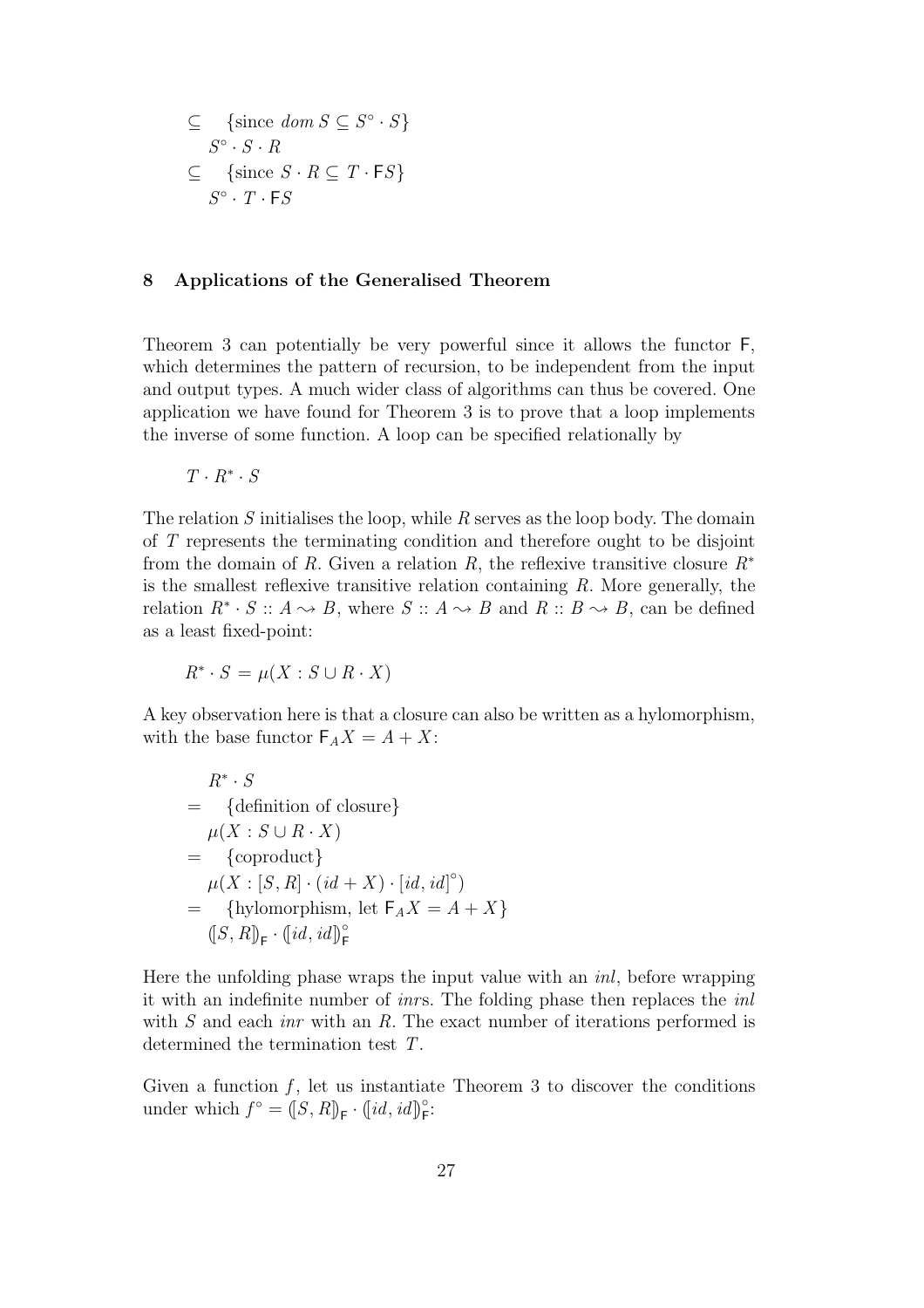- Since  $dom f = id$ , condition (i) instantiates to  $ran [S, R] = id$ . That is, S and  $R$  shall be jointly surjective.
- Condition (ii) can be divided into two parts:

$$
f \cdot S \subseteq id \land f \cdot R \subseteq f
$$

Shunting the functions to the other side, we get:

$$
S \subseteq f^{\circ} \wedge R \cdot f^{\circ} \subseteq f^{\circ}
$$

which looks familiar enough! Think of  $f^{\circ}$  as an invariant. The first half says that the initial values satisfies the invariant, while the second half says that given inputs satisfying the invariant, the loop body  $R$  maintains the invariant.

• Condition (iii) requires that  $[S, R]^\circ$  be F-well-founded. Intuitively speaking, we want  $R$  to "decrease" the loop variables in some sense.

Assume we wish to prove that  $T \cdot R^* \cdot S$  correctly implements a specification X. As will be shown in the next two sections, in some occasions  $X$  can be quite naturally factored into  $T \cdot f^{\circ}$  for some f. We then just need to check the three conditions above.

# 8.1 The String Edit Problem

The string edit problem [10, Chapter 15] is a typical example for dynamic programming. Recently it has drawn much attention due to its application in DNA sequence matching. In its simplest form, we are given two strings, one as the source and one as the target, and some available commands. Imagine a cursor positioned to the left of the source string. We assume the following commands:

- Ins  $c$ : to insert a character  $c$  at the current position.
- Del  $c$ : to delete the character  $c$  in the current position.
- Cpy c: to skip the current character c and move the cursor one position to the right.

The task is to find the shortest sequence of commands to transform the source string to the target string. In more complicated variations we might be given more commands and their weights may vary.

We represent the three commands with a datatype  $Op$ :

data  $Op = Ins Char | Del Char | Cpy Char$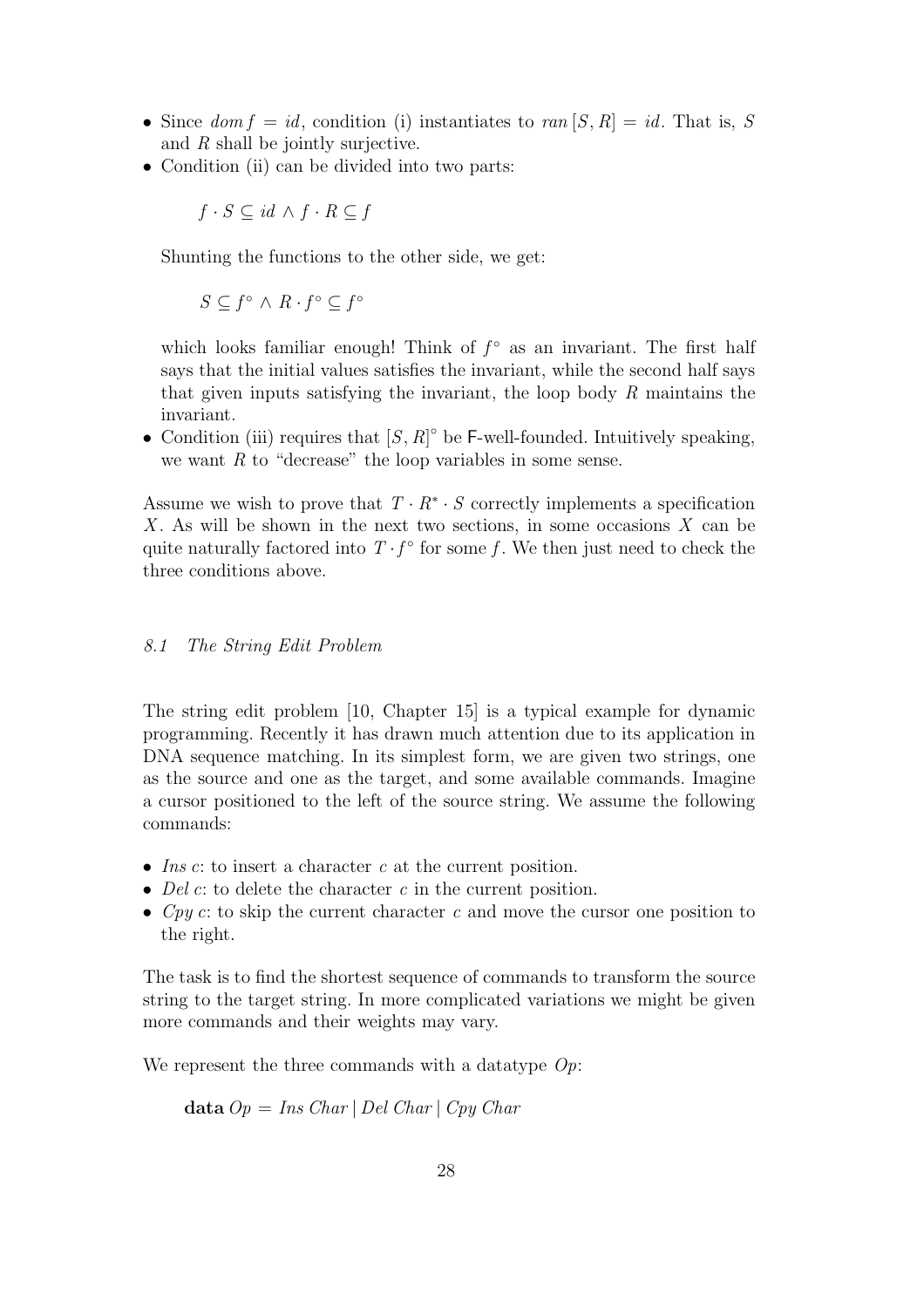To specify the problem, one might attempt to construct a relation taking the pair of strings and return an arbitrary sequence of commands relating the strings. In fact, it is easier to construct its inverse. The function exec below executes a sequence of commands, starting from a pair of empty strings, and yields two strings:

exec :: List 
$$
Op \rightarrow (String \times String)
$$

\nexec = fold  $step([], [])$ 

\nwhere  $step(x, y)$  (Ins  $c$ ) =  $(x, y + [c])$ 

\n $step(x, y)$  (Del  $c$ ) =  $(x + [c], y)$ 

\n $step(x, y)$  (Cpy  $c$ ) =  $(x + [c], y + [c])$ 

The exec function starts with two empty strings and tries to reconstruct the original source and target strings. After an Ins operation, an extra character is added to the target string. The Del operation is treated as a statement that the source string has an extra character. A Cpy command can be viewed as saying that the two strings has a common character at the current position. The converse of exec, on the other hand, takes two strings and yields a sequence of commands reducing them to a pair of empty strings (thus showing that the commands transform one string to another). The string edit problem is thus defined by:

stredit = min  $R \cdot \Lambda$ exec°

In [6, Section 9.2], Bird and de Moor derived from this specification a dynamic programming algorithm using their dynamic programming theorem for converse of folds.

Yet some others prefer to describe  $exec^{\circ}$  as an iterative process. That is, they claim that  $exec^{\circ} = end \cdot move^* \cdot start$ , where

start 
$$
(x, y)
$$
 =  $(x, y, [])$   
\nmove  $(x, y, ops) = (x, init y, Ins (last y) : ops)$   
\n $\square (init x, y, Del (last x) : ops)$   
\n $\square ((init x, init y, Cpy (last x) : ops), if last x == last y)$   
\nend  $([],[], ops) = ops$ 

The loop starts with the two strings and an empty list of commands. The non-deterministic loop body move then try to recover what the last command might be by trying all possible commands. The iteration repeats until both strings become empty. Notice that move is defined as a partial relation which yields value only when not both of  $x$  and  $y$  are empty. This was the view taken by Curtis in [11]. Once a specification is written in terms of a  $min R$  after a loop, theories in [11] are ready to transform it to a dynamic programming algorithm, if certain conditions are satisfied.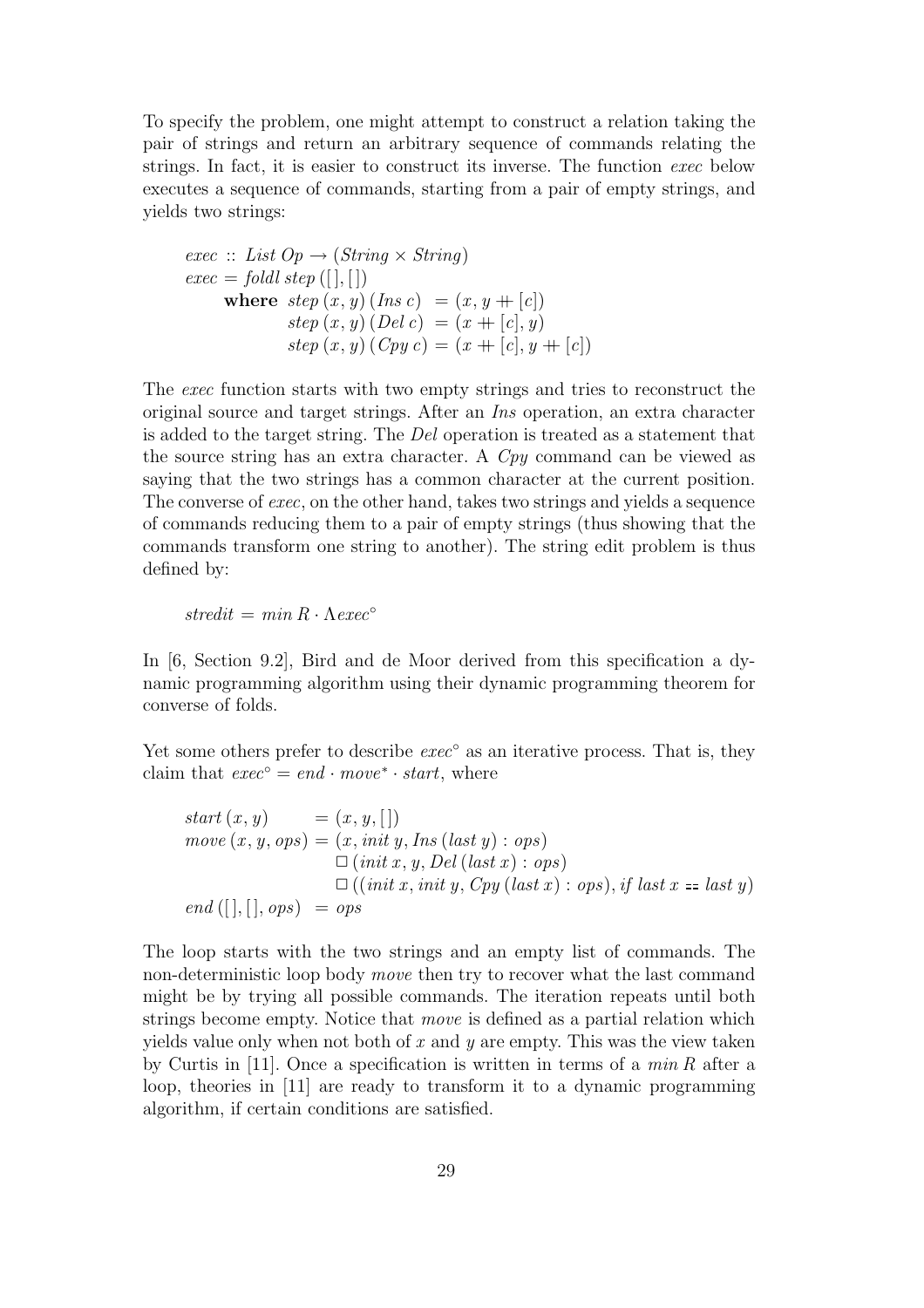We will not go into how the problem can be solved using the developed theories. Instead we will bridge the gap between the two views on exec. In other words, how do we know the claim that  $exec^{\circ} = end \cdot move^* \cdot start$  is true?

With the discussions in the opening of Section 8 in mind, we generalise exect to execWith such that

 $exec = execWith \cdot end^{\circ}$ 

The function exec With has type ( $String \times String \times Lit$  Op)  $\rightarrow (String \times String)$ and is defined by:

$$
execWith (x, y, ops) = foldl step (x, y) ops
$$

It is just replacing the constant  $([ , [ ] )$  in the definition of *exec* with a given argument  $(x, y)$ . The task is then to show that  $execWith° = move^* \cdot start$ . One may also think of it as that we have just invented and proposed  $execWith<sup>°</sup>$  to be the loop invariant, and are about to check whether this invariant works. The invariant says that, denoting the input pair of strings by  $(x, y)$ , and the intermediate values at any point of computing  $move^* \cdot start$  by  $(x', y', ops)$ , executing the commands *ops* on  $(x', y')$  shall always yield  $(x, y)$ .

Now we will check the conditions one by one:

- Condition (i) holds: *start* and *move* are jointly surjective.
- Condition (ii) requires:

 $execWith \cdot start \subseteq id$  $execWith \cdot move \subseteq execWith$ 

The first one trivially holds. The second inclusion holds because move undoes the last step of execution. Thus the domain of the left-hand side is restricted to triples where one of the two strings is not empty. The execution still yields the same result.

• For condition (iii): *move* is well-founded because it always reduces the length of the first two components of the triple.

Therefore, we conclude that  $execWith^{\circ} = (start, move)_{F} \cdot (id, id)_{F}^{\circ} = move^{*} \cdot$ start.

# 8.2 Building Trees by Combining Pairs

Recall again the following datatype for leaf-valued binary trees:

data Tree  $A = Tip A | Bin (Tree A) (Tree A)$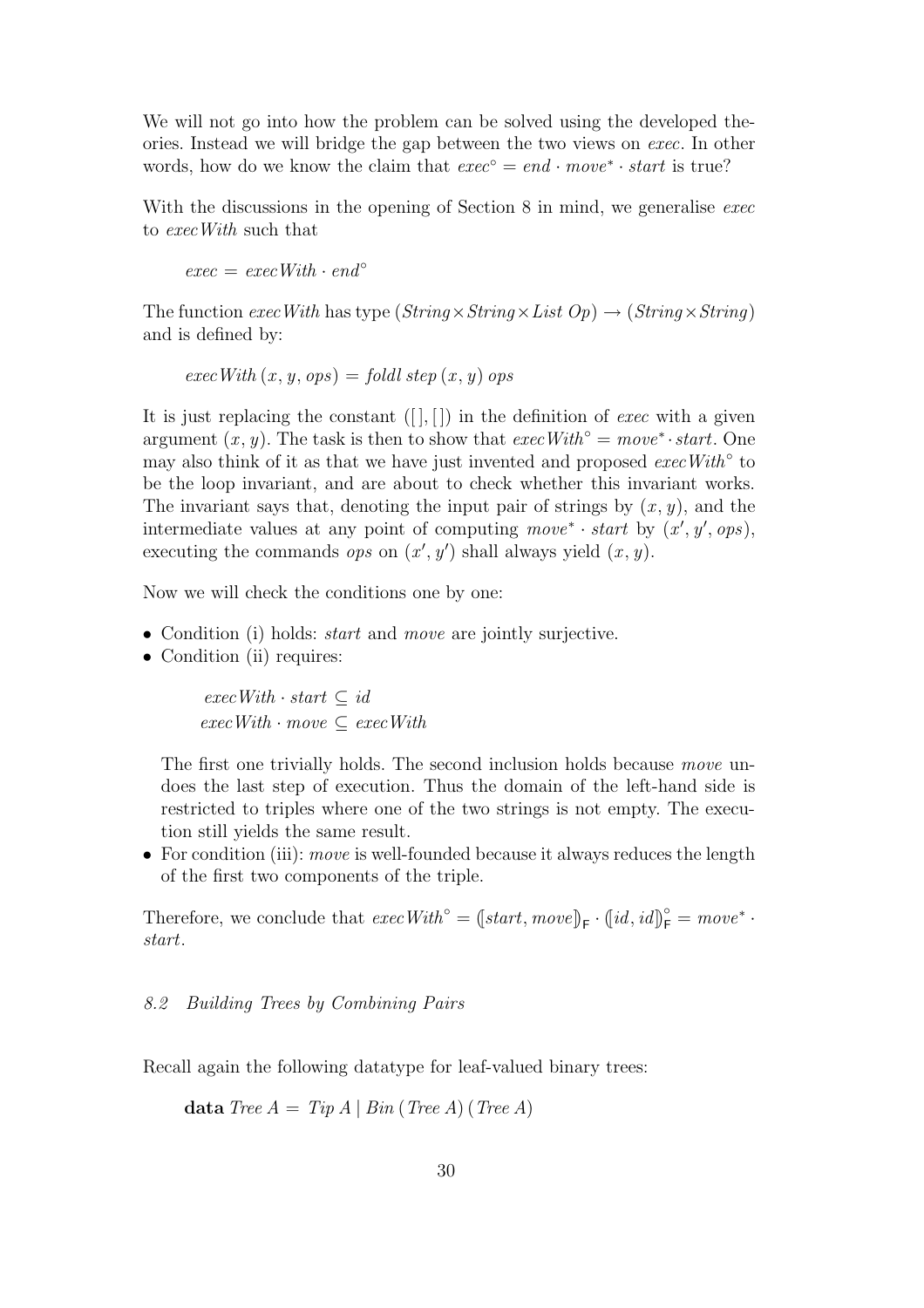And yes, we are about to introduce yet another approach to building trees out of a list.

The majority of this paper has been focusing on inverting *flatten* to a fold. There is yet another alternative way to build a tree from a list: starting from a list of tips, keep combining adjacent trees until only one is left. The process can be characterised by

wrap◦ · join<sup>∗</sup> · map Tip

where  $join(x + [a, b] + y) = x + [Bin a b] + y$ .

Our aim is, of course, to show that  $\text{flatten}^\circ = \text{wrap}^\circ \cdot \text{join}^* \cdot \text{map } \text{ Tip}.$  Observe that

 $f$ *latten* =  $f$ *latten*  $\overline{F} \cdot w$ *rap* 

where  $\text{flatten}F = \text{concat} \cdot \text{map} \text{ flatten}$ . We have just proposed this invariant for the loop: that during the iterations, the forest always flattens to the given list. Now we check that  $\text{flatten} F^{\circ} = \text{join}^* \cdot \text{map } \text{Tip}:$ 

- Indeed, map Tip and join are jointly surjective. The former covers any lists of tip trees while the latter covers the rest.
- We need to verify that:

concat · map flatten · map  $Tip \subseteq id$  $concat \cdot map$  flatten  $\cdot join \subseteq concat \cdot map$  flatten

The first inclusion obviously holds. The second holds because *join* restricts the domain of the left-hand side to lists with at least two trees, but not affecting the result returned.

• Finally, *join* is well-founded because it reduces the length of the forest.

It then follows that  $\text{flatten} \mathbb{F}^\circ = \text{join}^* \cdot \text{map } \text{Tip}$  and, consequently,  $\text{flatten}^\circ =$ wrap◦ · join<sup>∗</sup> · map Tip.

One might relate this small exercise to merge sort. There are two ways to implement merge sort: one is to implement it as a hylomorphism, where the unfolding phase expands a tree and the folding phase performs merging at each node. The other is to implement it as a loop: to start with a map  $wrap$ , converting the input to a list of singleton lists, and then to iteratively merge adjacent lists until only one list is left. The first can be said to be top-down and the second bottom-up. A similar reasoning converts the former to the latter. However, an additional distributivity property of list merging will be needed in the proof. A similar problem was treated in [22], where a top-down algorithm was also transformed to a bottom-up one.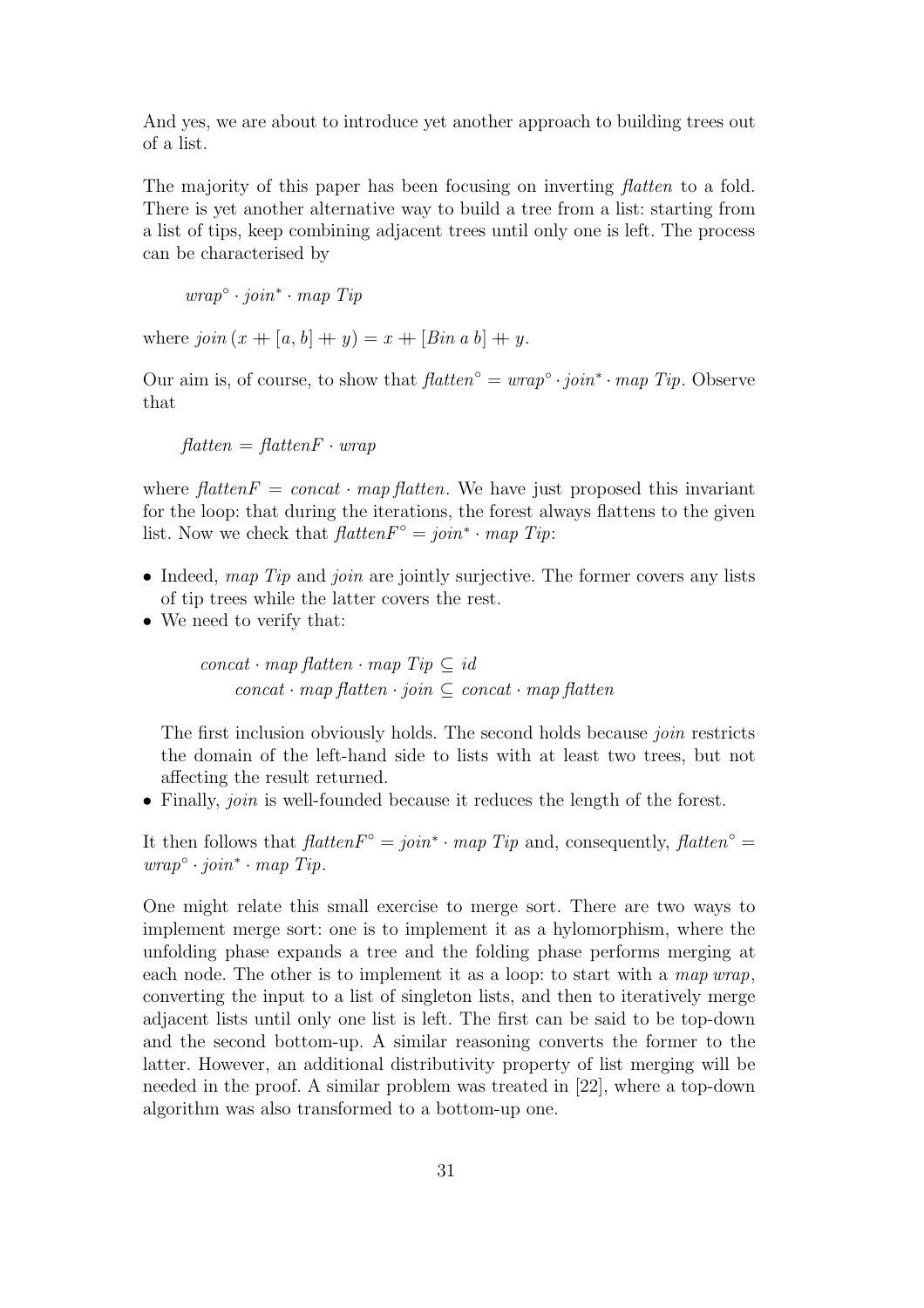## 9 Conclusions and Related work

The idea of program inversion can be traced back to Dijkstra [13]. However, given the importance of inversion as a specification technique, relatively few papers have been devoted to the topic. Of those that have, most deal with program inversion in the context of imperative programs and refinement calculus. A program is inverted by running it "backwards" and the challenging part is when we encounter a branch or a loop [37,2,34]. The classic example was to construct a binary tree given its inorder and preorder traversal [19,20,8,36,35].

Inversion of functional programs has received even less attention. Most published results (e.g. [29,21]) are based on a "compositional" approach, which is essentially the same as its imperative counterpart: if h is defined by  $f \cdot q$ , then  $h^{\circ} = g^{\circ} \cdot f^{\circ}$ . The inverse of f and g are then recursively constructed until we reach primitives whose inverses are pre-defined. This rather control-oriented view is complemented by a more data-oriented view in [24,25]. The paper generalised functions to arrows. They then considered polytypic operations on datatypes and ensured that an operation and its inverse carrying things out in reverse order (such as "map from the left" and "map from the right") are always constructed in pairs. Efforts have also been made to automate the process, such as in [1]. This paper also contains a detailed bibliography.

The converse-of-a-function theorem, however, takes a non-compositional approach to invert a function. To invert a function, what matters is not how it is defined but what properties it satisfies. We have applied the converseof-a-function theorem to three examples. The inverted function is usually a non-deterministic fold. To make it useful, it is often composed before some other function which acts as a filter. The fold fusion theorem is then applied to fuse the filter into the fold to remove the non-determinism, refining the specification to an implementable function. This pattern of derivation turned out to be useful in solving many problems.

This technique is not new. Similar techniques have been adopted in, for example, [26] and [32]. However, to the best our knowledge, it was de Moor [6,12] who first presented the technique as a theorem, suggesting a wider range of application. The problem dealt with in [12] was precedence parsing, leading to a derivation of Floyd's algorithm. It is therefore not a coincidence that the algorithms we developed in Section 4 resemble parsing. The authors believe that it is possible, although a tiresome task, to derive a shift-reduce parsing algorithm by generalising the reasoning in Section 4.

It was also pointed out that the problem of building trees of minimum height can be seen as a special case of Knuth's generalised shortest path problem [27]. The problem addressed was, given a context-free grammar and a cost function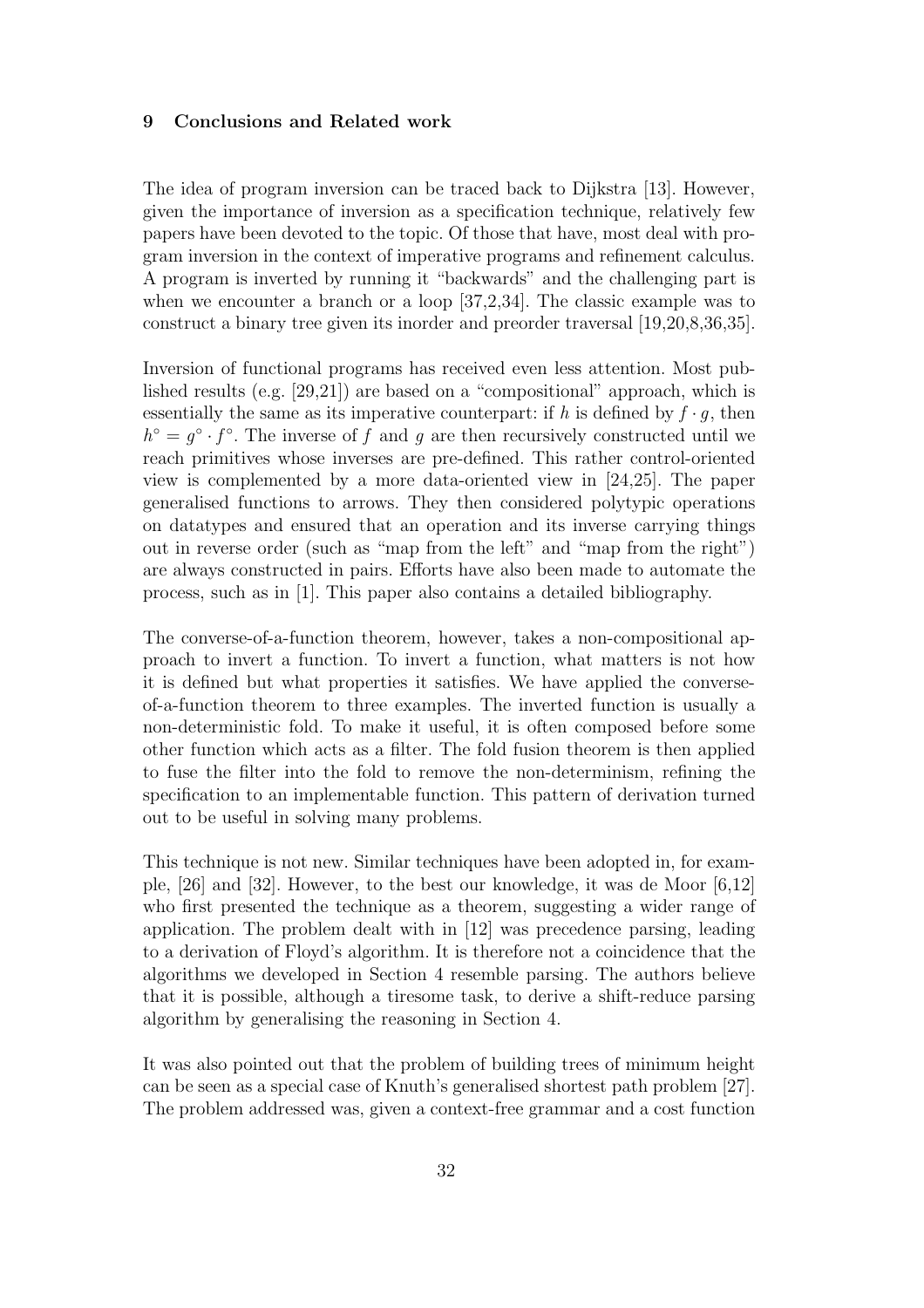on parse trees, to construct a word and its parse tree whose cost is minimum. Given a list of numbers, we can construct an ambiguous grammar whose only word is the list, while the possible parse trees include all binary trees. The cost of a parse tree would simply be its height. Knuth's algorithm can thus be applied to find the best parse yielding the minimum height. It would be interesting to investigate whether the linear time algorithm in Section 5 is an optimised special case and how they relate to each other.

One natural question is how widely the theorem can be applied. In other words, how to determine whether the converse-of-a-function theorem can be applied to a particular function. Part of the answer is given in [17]: if the converse of a function can be written as a fold, the function itself must be an unfold. The necessary and sufficient conditions for a function to be an unfold given in [17] can thus be used as a test before applying the converse-of-a function theorem.

One possible reason why inverting imperative programs were more often talked about could be that theories about non-determinism in the context of refinement calculus are more established. In [37,2], for instance, Dijkstra's guarded command language was extended to include angelic choices as well as demonic choice. It was then shown that the inverse of a demonic program is angelic. Corresponding theories for relations are still being developed [33]. It is interesting to see how that would benefit the research about inverses for relations.

We have not fully exploited the generality of Theorem 3. It can potentially be very useful since it allows the functor F, which determines the pattern of recursion, to be independent from the input and output types. A much wider class of algorithms can thus be covered. We have applied the theorem to the simple cases that  $F(A, X) = A + X$  to verify some loop-based algorithms. The authors are enthusiastic to see more examples for which the more general theorem is necessary.

### Acknowledgements

Thanks are due to members of the Algebra of Programming group in Oxford University Computing Laboratory, to Oege de Moor, for his interest, encouragement and comments throughout the development of this paper, and to Roland Backhouse, who kindly pointed out the relation with Henk Doornbos's work and the advantage of basing the theorem on F-reductivity. The authors would also like to thank the anonymous referees for detailed and useful advices.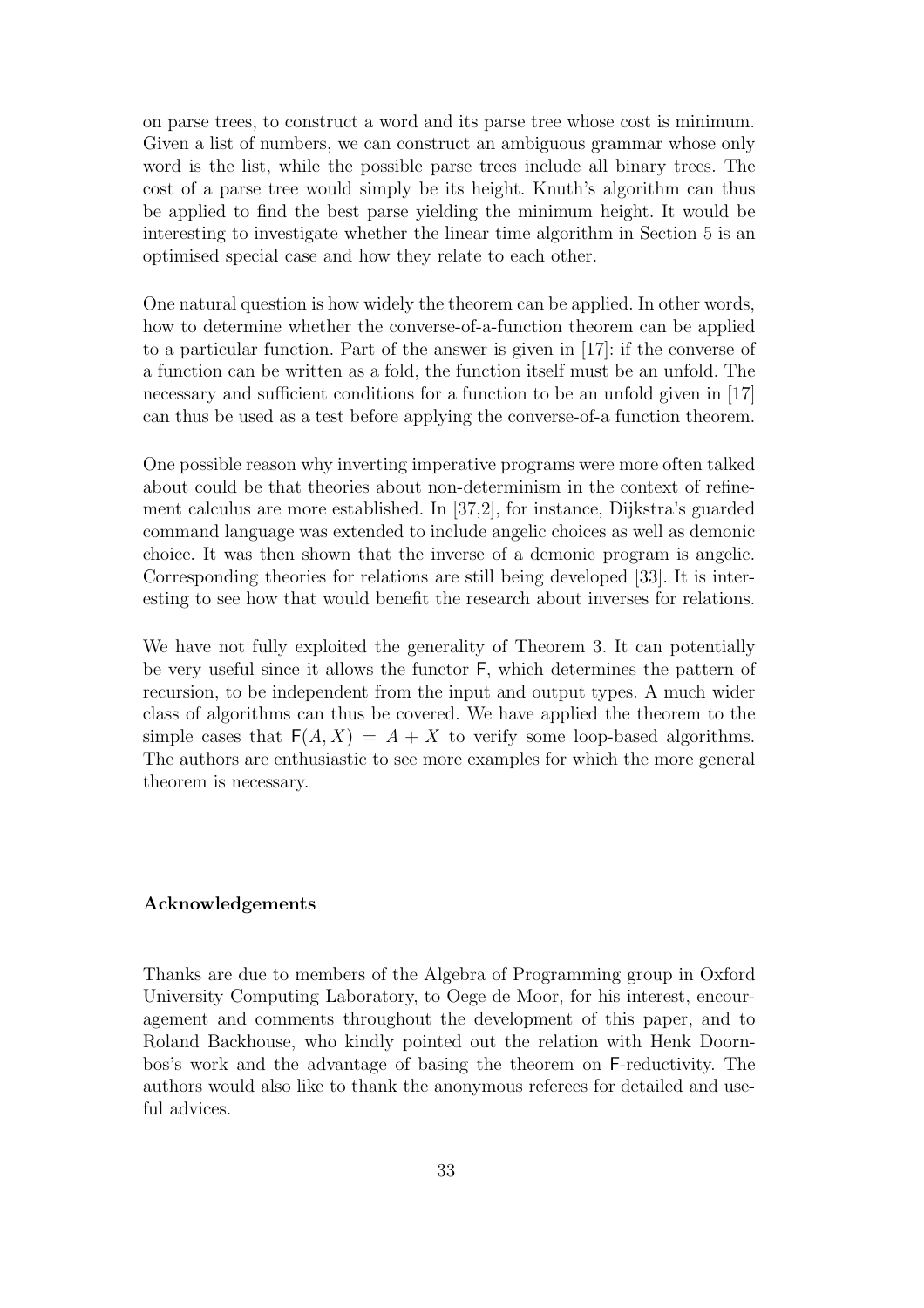## References

- [1] S. M. Abramov and R. Glück. The universal resolving algorithm and its correctness: inverse computation in a functional language. Science of Computer Programming, 43:193–299, 2002.
- [2] R. J. R. Back and J. von Wright. Statement inversion and strongest postcondition. Science of Computer Programming, 20:223–251, 1993.
- [3] R. C. Backhouse, P. de Bruin, G. Malcolm, E. Voermans, and J. van der Woude. Relational catamorphisms. In B. Möller, editor, *Proceedings of the* IFIP TC2/WG2.1 Working Conference on Constructing Programs, pages 287– 318. Elsevier Science Publishers, 1991.
- [4] R. C. Backhouse and P. F. Hoogendijk. Elements of a relational theory of datatypes. In B. Möller, H. A. Partsch, and S. A. Schuman, editors, Formal Program Development. Proc. IFIP TC2/WG 2.1 State of the Art Seminar., number 755 in Lecture Notes in Computer Science, pages 7–42. Springer-Verlag, January 1992.
- [5] R. S. Bird. On building trees with minimum height. Journal of Functional Programming, 7(4):441–445, 1997.
- [6] R. S. Bird and O. de Moor. Algebra of Programming. International Series in Computer Science. Prentice Hall, 1997.
- [7] R. S. Bird, J. Gibbons, and S.-C. Mu. Algebraic methods for optimization problems. In R. C. Backhouse, R. Crole, and J. Gibbons, editors, Algebraic and Coalgebraic Methods in the Mathematics of Program Construction, number 2297 in Lecture Notes in Computer Science, pages 281–307. Springer-Verlag, January 2002.
- [8] W. Chen and J. T. Udding. Program inversion: more than fun! Science of Computer Programming, 15:1–13, 1990.
- [9] T.-R. Chuang and B. Goldberg. Real-time deques, multihead Turing machines, and purely functional programming. In Conference on Functional Programming Languages and Computer Architecture, Copenhagen, Denmark, June 1993. ACM Press.
- [10] T. H. Cormen, C. E. Leiserson, R. L. Rivest, and C. Stein. Introduction to Algorithms. MIT Press, July 2001.
- [11] S. Curtis. A Relational Approach to Optimization Problems. PhD thesis, Oxford University Computing Laboratory, 1995.
- [12] O. de Moor and J. Gibbons. Pointwise relational programming. In Proceedings of Algebraic Methodology and Software Technology 2000, number 1816 in Lecture Notes in Computer Science, pages 371–390. Springer-Verlag, May 2000.
- [13] E. W. Dijkstra. Program inversion. Technical Report EWD671, Eindhoven University of Technology, 1978.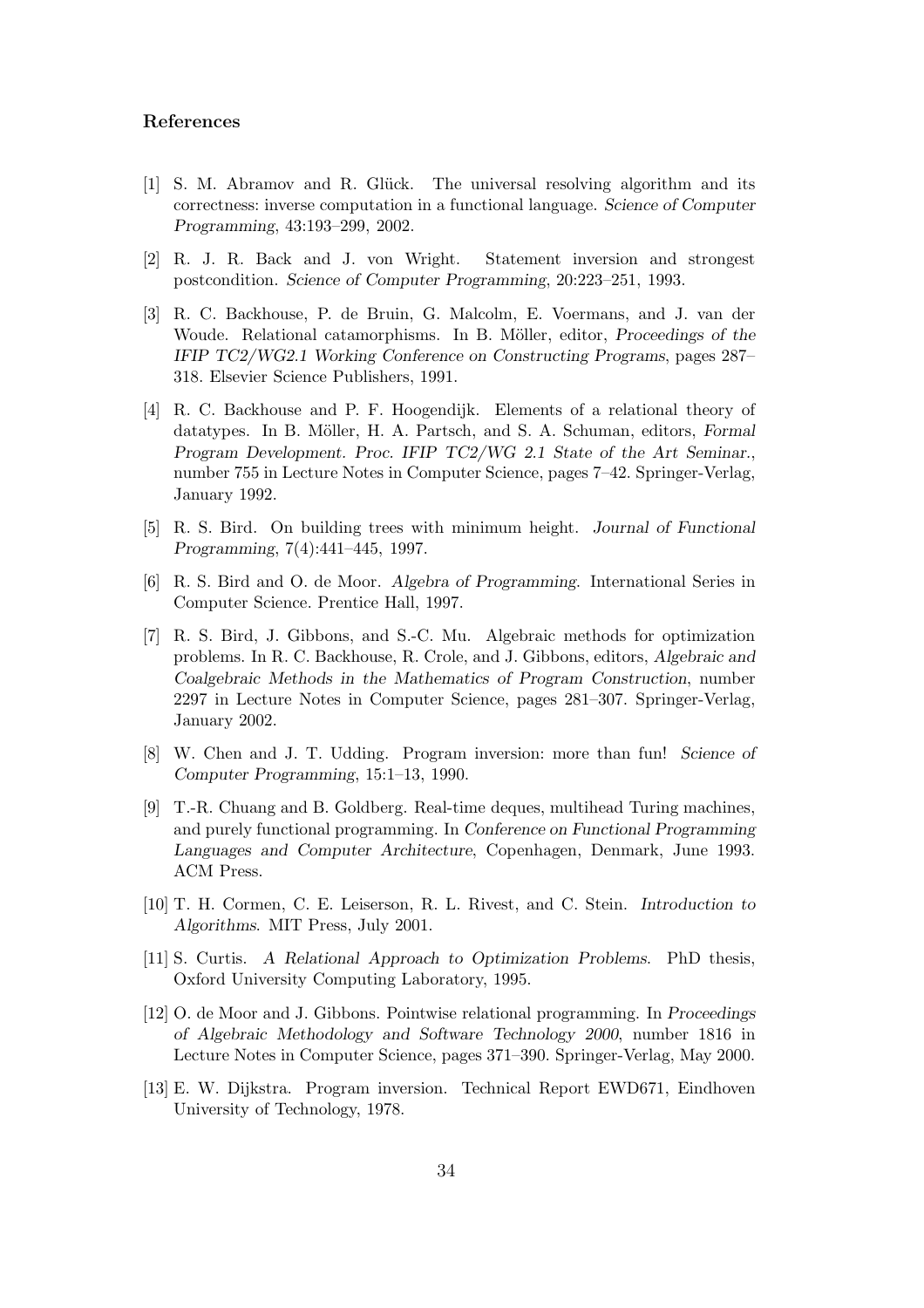- [14] H. Doornbos. Reductivity Arguments and Program Construction. PhD thesis, Eindhoven University of Technology, 1996.
- [15] H. Doornbos and R. C. Backhouse. Induction and recursion on datatypes. In B. Möller, editor, Mathematics of Program Construction, 3rd International Conference, number 947 in Lecture Notes in Computer Science, pages 242–256. Springer-Verlag, July 1995.
- [16] H. Doornbos and R. C. Backhouse. Reductivity. Science of Computer Programming, 26:217–236, 1996.
- [17] J. Gibbons, G. Hutton, and T. Altenkirch. When is a function a fold or an unfold? In A. Corradini, M. Lenisa, and U. Montanari, editors, Coalgebraic Methods in Computer Science, number 44.1 in Electronic Notes in Theoretical Computer Science, April 2001.
- [18] J. Gibbons and G. Jones. Linear-time breadth-first tree algorithms: an exercise in the arithmetic of folds and zips. Technical report, University of Auckland, 1993. University of Auckland Computer Science Report No. 71, and IFIP Working Group 2.1 working paper 705 WIN-2.
- [19] D. Gries. The Science of Programming. Springer Verlag, 1981.
- [20] D. Gries and J. L. van de Snepscheut. Inorder traversal of a binary tree and its inversion. In E. W. Dijkstra, editor, Formal Development of Programs and Proofs, pages 37–42. Addison Wesley, 1990.
- [21] P. G. Harrison and H. Khoshnevisan. On the synthesis of function inverses. Acta Informatica, 29:211–239, 1992.
- [22] R. Hinze. Constructing tournament representations: An exercise in pointwise relational programming. In E. Boiten and B. Möller, editors, Sixth International Conference on Mathematics of Program Construction, number 2386 in Lecture Notes in Computer Science, Dagstuhl, Germany, July 2002. Springer-Verlag.
- [23] Z. Hu, H. Iwasaki, and M. Takeichi. Construction of list homomorphisms via tupling and fusion. In 21st International Symposium on Mathematical Foundation of Computer Science, number 1113 in Lecture Notes in Computer Science, pages 407–418, Cracow, September 1996. Springer-Verlag.
- [24] P. Jansson and J. T. Jeuring. Polytypic compact printing and parsing. In S. D. Swierstra, editor, Proceedings of the 8th European Symposium on Programming (ESOP '99), number 1576 in Lecture Notes in Computer Science, pages 273–287. Springer-Verlag, 1999.
- [25] P. Jansson and J. T. Jeuring. Polytypic data conversion programs. Science of Computer Programming, 43(1):35–75, 2002. Technical report Utrecht University UU-CS-2001-34, 2001.
- [26] E. Knapen. Relational Programming, Program Inversion, and the Derivation of Parsing Algorithms. Master's thesis, Eindhoven University of Technology, 23 November 1993.